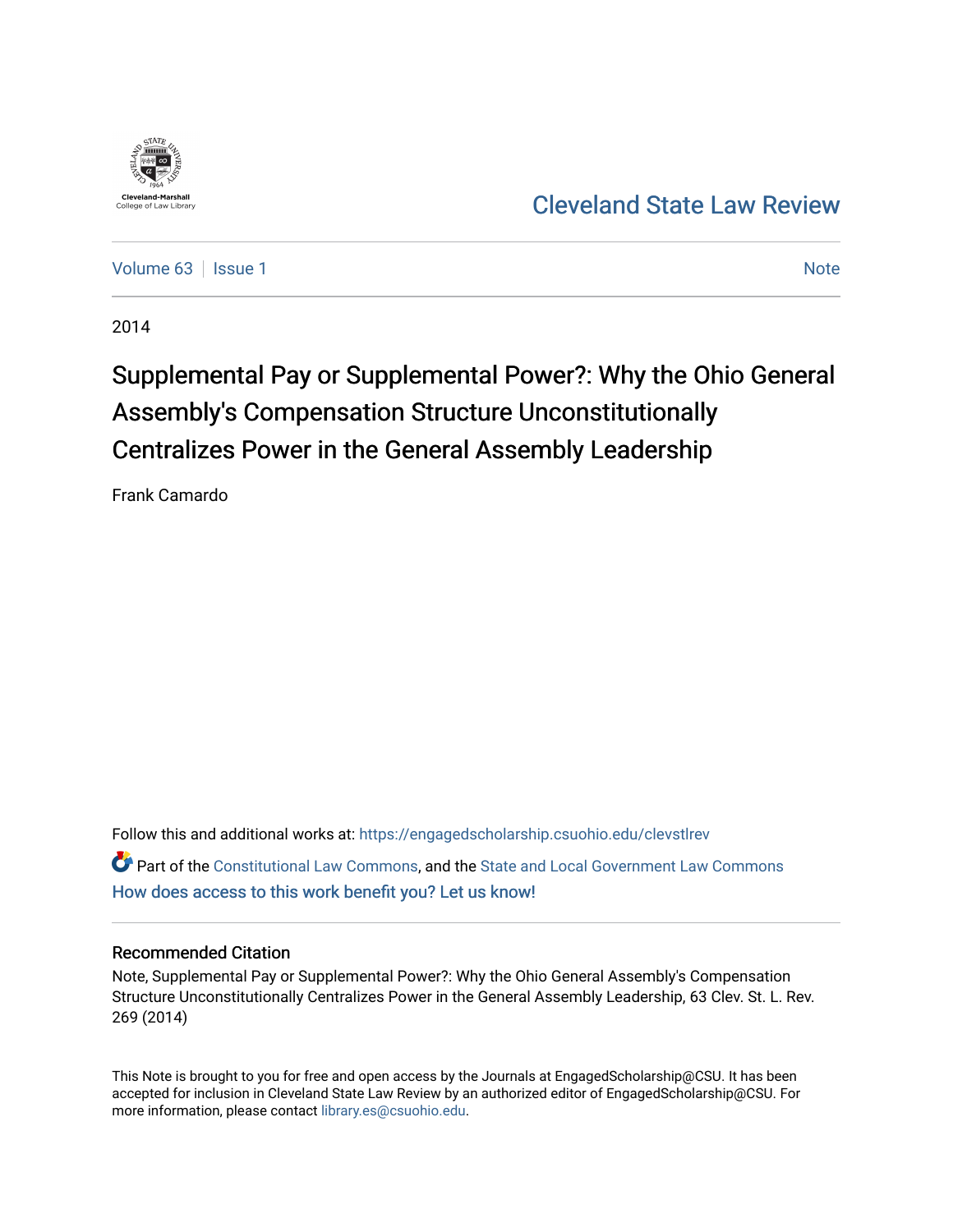# **SUPPLEMENTAL PAY OR SUPPLEMENTAL POWER?: WHY THE OHIO GENERAL ASSEMBLY'S COMPENSATION STRUCTURE UNCONSTITUTIONALLY CENTRALIZES POWER IN THE GENERAL ASSEMBLY LEADERSHIP**

FRANK CAMARDO\*

| I. |                                                                           |                                                              | 270 |  |
|----|---------------------------------------------------------------------------|--------------------------------------------------------------|-----|--|
| Η. | <b>IDENTIFYING AND EXPLAINING THE CONSTITUTIONAL BASIS FOR</b>            |                                                              |     |  |
|    | OHIO'S GENERAL ASSEMBLY COMMITTEE COMPENSATION                            |                                                              |     |  |
|    | $SYSTEM$                                                                  |                                                              |     |  |
|    | $A$ .                                                                     | Structure of the Ohio General Assembly  272                  |     |  |
|    | В.                                                                        | A Brief History and Purpose of Legislative                   |     |  |
|    |                                                                           |                                                              |     |  |
|    | $C_{\cdot}$                                                               | Cases interpreting Article II, Section 31  275               |     |  |
|    | D.                                                                        | The Sister Provision: Article II, Section 20 276             |     |  |
|    | E.                                                                        | The Enactment of Ohio Revised Code Section 101.27.277        |     |  |
|    | F.                                                                        | Financial Persuasion: The Crack in the System 279            |     |  |
| Ш. | OHIO'S COMMITTEE COMPENSATION STRUCTURE VIOLATES                          |                                                              |     |  |
|    |                                                                           |                                                              |     |  |
|    | $A$ .                                                                     | Constitutionality under Boyd and Ferguson 280                |     |  |
|    |                                                                           | 1. <i>Boyd's</i> simple guidance: No changes to compensation |     |  |
|    |                                                                           |                                                              |     |  |
|    |                                                                           | 2. Failing the Fixed Compensation requirement under          |     |  |
|    |                                                                           |                                                              |     |  |
|    |                                                                           | 3. Supplemental pay is an unconstitutional perquisite        |     |  |
|    |                                                                           |                                                              |     |  |
|    | $B_{\cdot}$                                                               | Unconstitutionality under Article II, Section 20 284         |     |  |
|    | $\mathcal{C}$ .<br>The current system must change to increase independent |                                                              |     |  |
|    |                                                                           | representation and deliberative democracy in the             |     |  |
|    |                                                                           |                                                              | 286 |  |
|    |                                                                           | 1. The leadership's control over supplemental                |     |  |
|    |                                                                           | compensation suppresses dissenting opinions of               |     |  |
|    |                                                                           |                                                              |     |  |
|    |                                                                           |                                                              |     |  |

l

 <sup>\*</sup> Cleveland-Marshall College of Law, J.D. Candidate, 2015. Thank you to my family and friends for their continued support throughout law school. Special thanks to my parents, Frank and Vicki Camardo, for putting me on the right track and to Ainsley Bodi for keeping me there.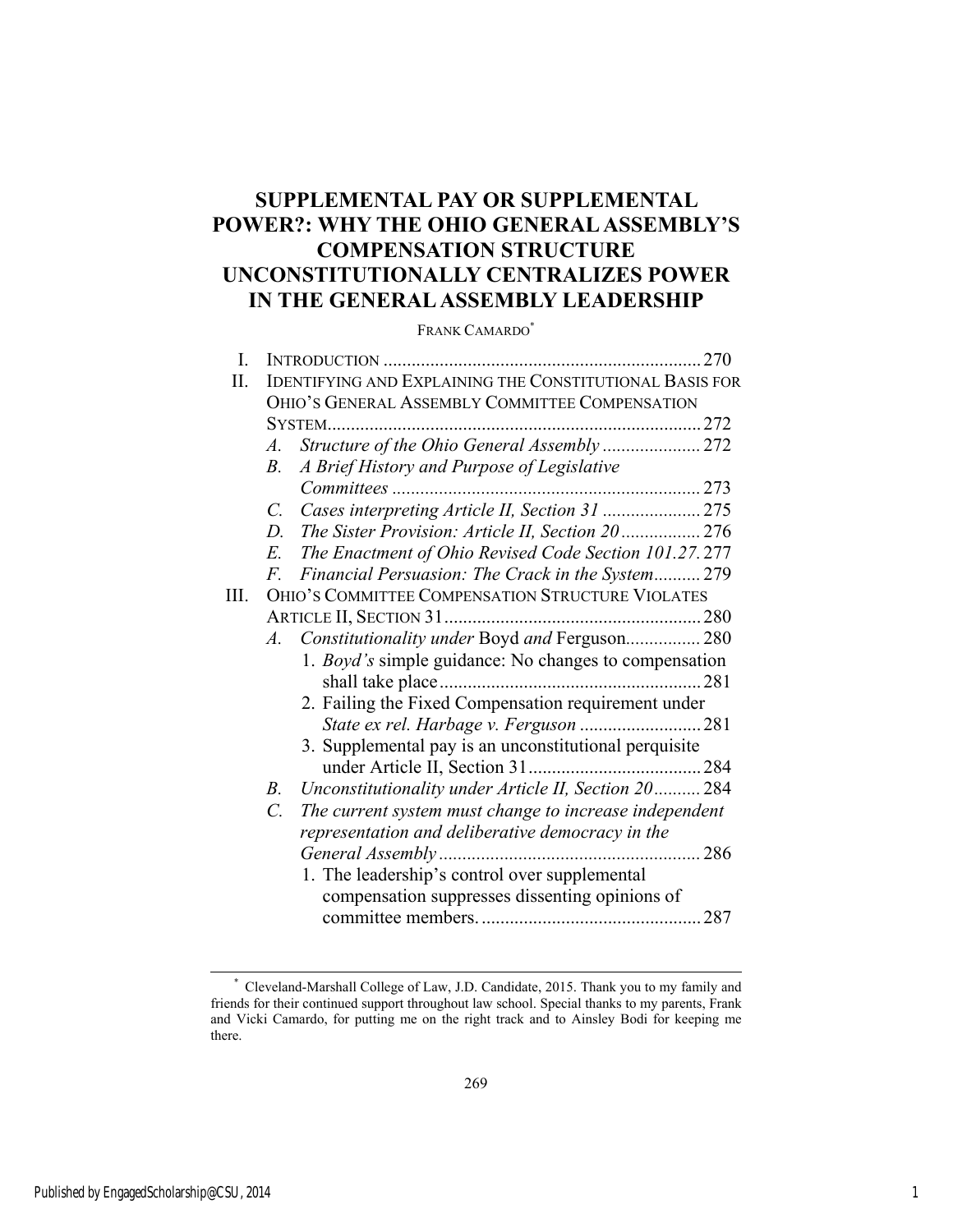270 *CLEVELAND STATE LAW REVIEW* [Vol. 63:269

| 2. The committee system is rife with improper influence         |     |  |  |
|-----------------------------------------------------------------|-----|--|--|
|                                                                 |     |  |  |
| 3. Improper influence through financial persuasion can          |     |  |  |
|                                                                 |     |  |  |
|                                                                 |     |  |  |
| A. All members of the General Assembly should                   |     |  |  |
|                                                                 |     |  |  |
| B. Require a majority vote to appoint and remove committee      |     |  |  |
|                                                                 |     |  |  |
| C. Tax-Payer suit challenging $\S$ 101.27(A)(4) may be the only |     |  |  |
|                                                                 |     |  |  |
| V. UPHOLDING OHIO'S CONSTITUTION REQUIRES ACTION ON THE         |     |  |  |
|                                                                 | 294 |  |  |

#### I. INTRODUCTION

In 2011, during the tumultuous debate over Ohio Senate Bill 5 (SB 5) and its proposal to curtail Ohio's pension funds, State Senator William Seitz was chairman of the Senate Government and Oversight Committee. Seitz was a vocal critic of SB 5 and one of only six Republicans to vote against his party's heavily-supported bill.<sup>1</sup> SB 5 passed in the Ohio Senate by a vote of  $17-16$ <sup>2</sup>. For his part in opposing the bill's narrow success, Seitz was removed from his committee chairmanship by Senate President Tom Neihaus.<sup>3</sup> This was not the first time Seitz was removed from a committee chairmanship for opposing SB 5. Earlier in 2011, "Niehaus took Seitz off the Senate Insurance, Commerce and Labor Committee to make sure it would approve SB 5. Niehaus replaced Seitz with a pro-SB 5 senator and the committee voted 7-5 in favor of SB 5.<sup>34</sup> When Ohio General Assembly committee chairpersons are stripped of their chairmanship, they not only lose their chair, but also the supplemental salary tied to being a chairperson.<sup>5</sup> So when Seitz was twice removed as a committee chairman for voicing his concerns about a controversial piece of legislation, he was stripped of what amounts to \$6,500 in supplemental salary.<sup>6</sup> Far worse than the monetary loss for Senator Seitz, though, was the Senate President's ability to effectively silence the citizens of Ohio from voicing their concerns and raising opposition to this controversial legislation through their elected representative. Such unilateral action to suppress meaningful opposition in

<sup>2</sup> *Id.*

<sup>3</sup> *Id.*

<sup>4</sup> *Id.*

<sup>5</sup> *See* OHIO REV. CODE ANN. § 101.27 (West 2013) (setting out the compensation structure for the General Assembly and certain committee members).

<sup>6</sup> *See* § 101.27(A)(4). Chairpersons of standing committees receive \$6,500 annually in supplemental compensation.

 $\frac{1}{1}$ <sup>1</sup> Joe Guillen, *Republican Senate Bill 5 Critic Removed from Committee Post*, THE PLAIN DEALER (Apr. 6, 2011), http://www.cleveland.com/open/index.ssf/2011/04/republican\_ senate\_bill\_5\_criti.html.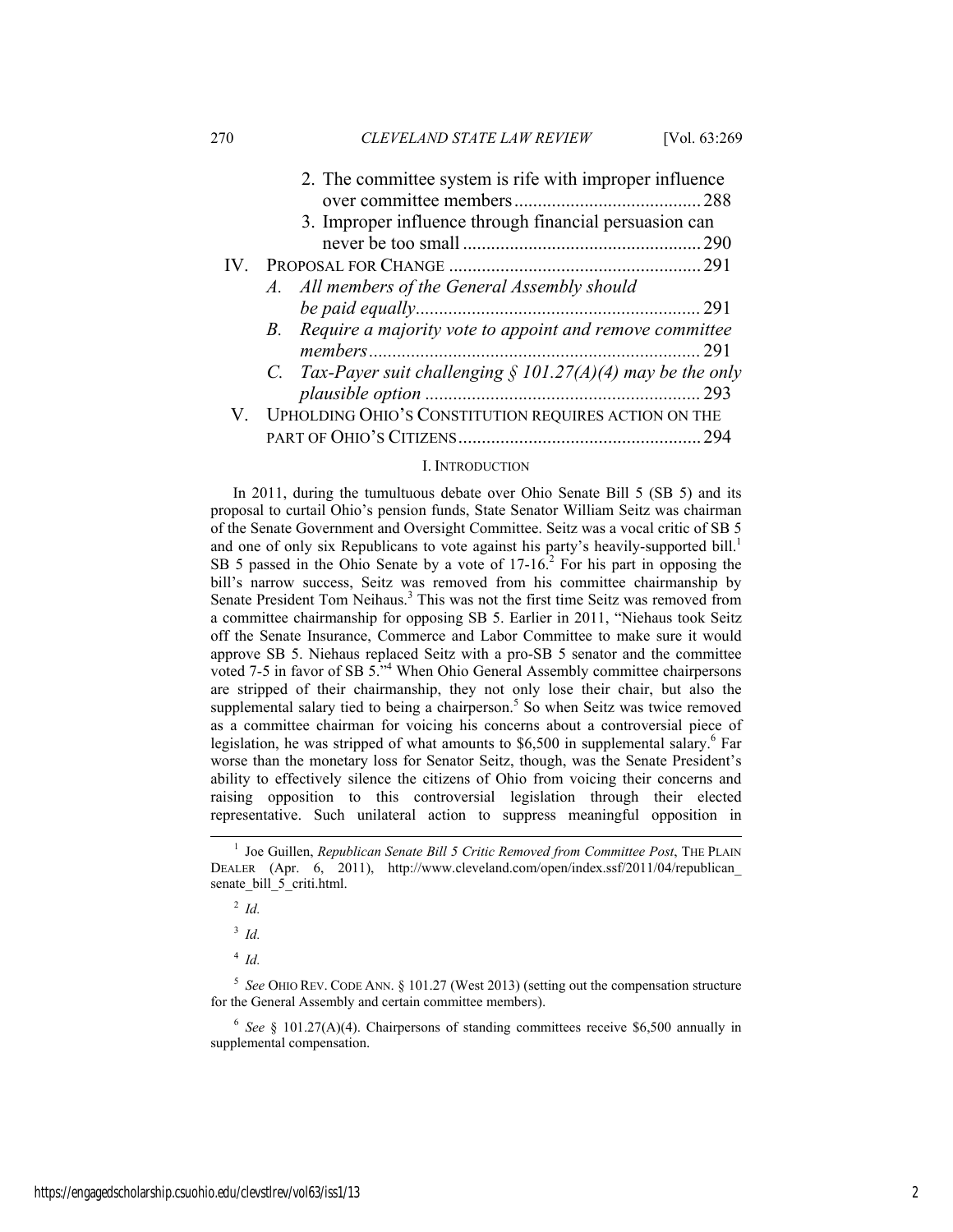committee voting has become commonplace in Ohio due to the structure of its legislative committee system.

In the Ohio House and Senate, committee chairpersons and other select members of legislative committees receive a supplemental salary, in addition to their base legislator pay, for their service on the committee.<sup>7</sup> The Ohio Constitution, however, mandates that legislator pay be fixed by law (hereinafter "Fixed Compensation Provision") and that no changes to compensation take place during the term (hereinafter "No Change Provision").<sup>8</sup> Because the Speaker of the House and the Senate President have the power to discretionarily appoint and remove committee chairpersons during the term, $9$  compensation necessarily changes during the term of a removed chairperson. Such in-term changes violate the Ohio Constitution.<sup>10</sup>

Further, this compensation structure<sup>11</sup> incentivizes committee chairpersons to vote in lock-step with General Assembly leaders<sup>12</sup> for fear of losing their supplemental salary. Committee chairpersons must decide either to vote with the leadership and keep their supplemental pay or oppose the leadership and be removed from the chair. In each circumstance, the chairperson is deprived of the opportunity to make an unbiased decision. As a result, power is centralized in the General Assembly leaders. To limit this centralization of power, the committee compensation

<sup>8</sup> OHIO CONST. art. II, § 31. "The members and officers of the general assembly shall receive a fixed compensation, to be prescribed by law, and no other allowance or perquisites, either in the payment of postage or otherwise; and no change in their compensation shall take effect during their term of office." *Id.*

9 Ohio House Rule 13.

The Speaker shall name all committees and subcommittees, and shall appoint all members and chairmen thereto. The Speaker shall appoint members to a standing committee so that its membership is proportional to the partisan composition of the House. The chairman and the vice-chairman of the Finance and Appropriations Committee shall not be included in making this calculation.

#### *Id.*

 Ohio Senate Rule 20. "The President shall designate a chairperson and vice-chairperson as well as a ranking minority member for each committee." *Id.*

<sup>10</sup> OHIO CONST. art. II, § 31. This article analyzes the constitutionality of the committee chair compensation structure in terms of two distinct prohibitions contained in Article II, Section 31. The first prohibition mandates that legislator compensation be fixed by law with no other allowances or perquisites. The second prohibition forbids any changes to compensation from taking effect during the legislator's term in office. I argue that the committee compensation structure violates both of these prohibitions. Although, should a claim be brought under either of these arguments, the stronger argument is likely that the midterm removal of chairpersons violates the prohibition of in-term compensation changes.

 $11$  For purposes of this article, the use of the term "committee compensation structure" refers to the supplemental payments for certain committee members authorized under R.C. § 101.27, in combination with the House and Senate rules that allow General Assembly leaders to discretionarily appoint and remove committee chairpersons.

<sup>12</sup> This article uses the phrase "General Assembly leaders" to refer to the Speaker of the House and the President of the Senate.

 $\frac{7}{1}$  *Id.* (setting out the supplemental salaries for the standing committees in the Ohio House and Senate). Under § 101.27(A)(1), base salary for legislators was \$60,584 in 2013.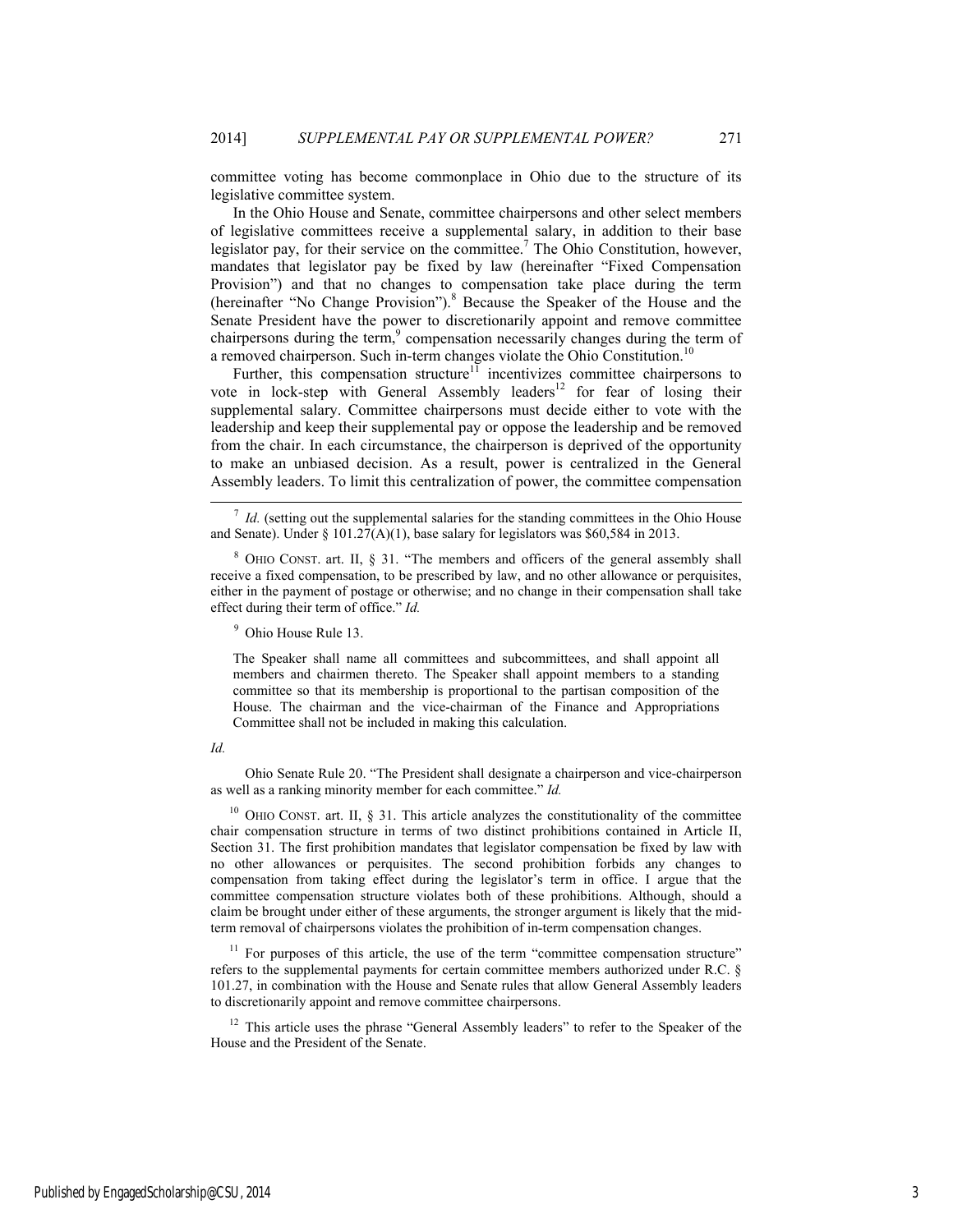structure should be declared unconstitutional for violating the constitutional mandate that compensation be fixed with no changes during the term. Further, this Note shows that the General Assembly leaders' ability to control the salary of committee chairpersons reduces independent thought and deliberation among legislators when considering controversial legislation.

This Note proceeds in five parts. Part II of the Note discusses Article II, Section 31 of the Ohio Constitution and the structure of the Ohio General Assembly's committee system. Part II also discusses two cases that examined and explained the provisions of Article II, Section 31.13 Part II examines Article II, Section 20, an analogous constitutional provision to Article II, Section 31. Finally, Part II discusses the introduction of the current committee chairperson compensation structure that was codified in Ohio Revised Code section 101.27.

Part III of this Note argues that Ohio's General Assembly committee compensation structure is unconstitutional under Article II, Section 31 of the Ohio Constitution. Part III also addresses the constitutionality of the committee compensation system under a related constitutional provision, Article II, Section 20. Part III further argues that the current compensation structure for committee chairpersons improperly centralizes power in General Assembly leaders. Part IV outlines a proposal that modifies committee chair compensation to limit the influence of General Assembly leaders and satisfies Article II, Section 31. Part V offers a conclusion to the Note that encourages Ohio citizens to demand change in the General Assembly.

# II. IDENTIFYING AND EXPLAINING THE CONSTITUTIONAL BASIS FOR OHIO'S GENERAL ASSEMBLY COMMITTEE COMPENSATION SYSTEM

The Framers of the Ohio Constitution placed explicit limits on legislator compensation. Article II, Section 31 of the Ohio Constitution states, "[t]he members and officers of the general assembly shall receive a fixed compensation, to be prescribed by law, and no other allowance or perquisites, either in the payment of postage or otherwise; and no change in their compensation shall take effect during their term of office."<sup>14</sup> No litigation has occurred regarding the constitutionality of the committee compensation system. Ohio courts, however, have interpreted Article II, Section 31 in constitutional challenges to state statutes that authorized travel expenses and mileage reimbursement for legislators.<sup>15</sup>

# *A. Structure of the Ohio General Assembly*

Like the majority of state legislatures, the Ohio General Assembly is composed of the House of Representatives and the Senate,<sup>16</sup> presided over by the Speaker of the House and the President of the Senate, respectively.<sup>17</sup> Each chamber is

<sup>15</sup> *See Boyd*, 190 N.E. at 463 (Ohio 1934); *Harbage*, 36 N.E.2d at 500.

<sup>16</sup> OHIO CONST. art. II § 1. "The legislative power of the state shall be vested in a General Assembly consisting of a Senate and House of Representatives . . . ." *Id.*

 <sup>13</sup> State *ex rel.* Boyd v. Tracy, 190 N.E. 463 (Ohio 1934); State *ex rel.* Harbage v. Ferguson, 36 N.E.2d 500 (Ohio Ct. App. 1941).

 $14$  OHIO CONST. art. II, § 31.

 $17$  OHIO CONST. art. II § 7.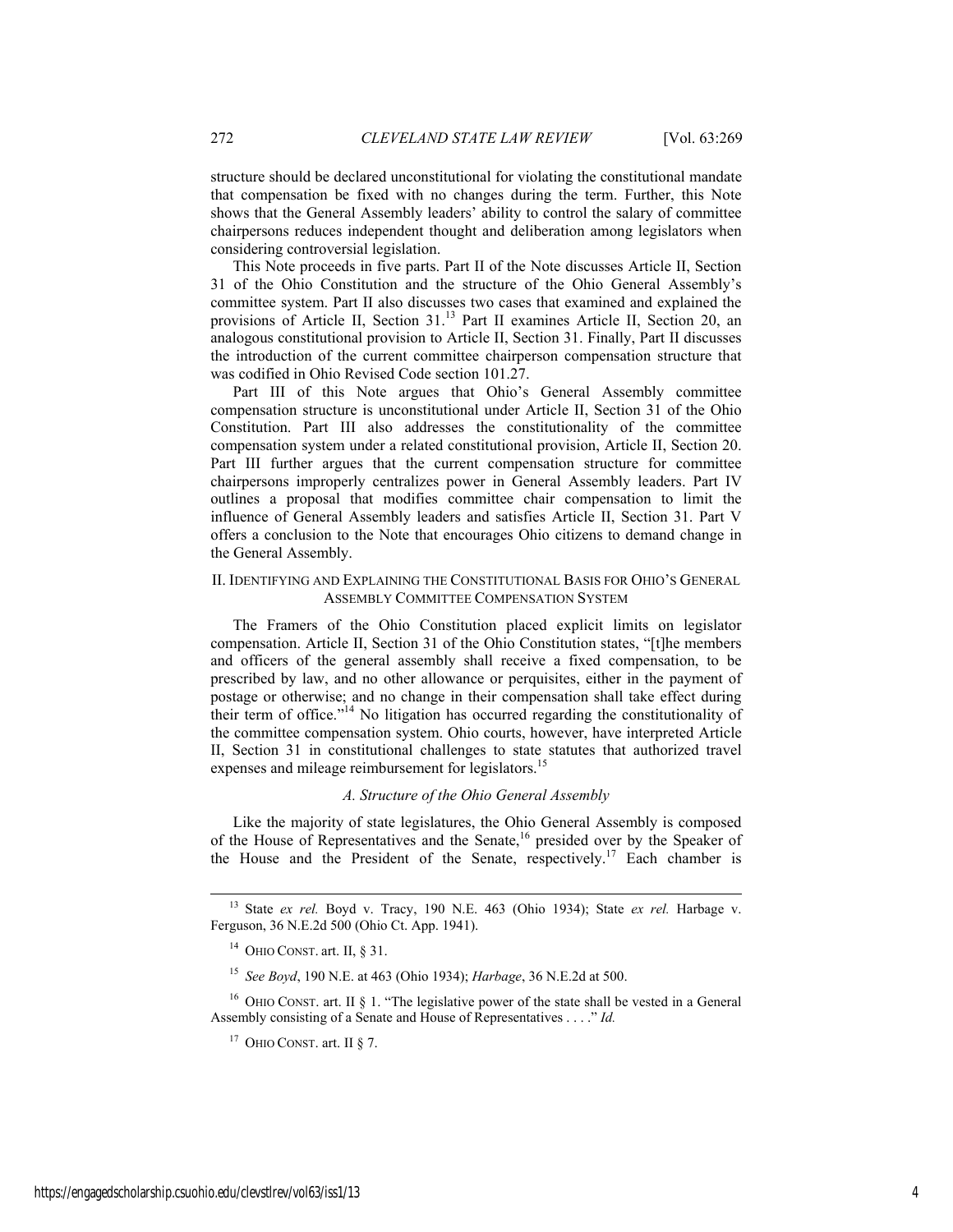empowered to create its own rules.<sup>18</sup> Both chambers used this power to establish the committee system.<sup>19</sup> Under these rules, the Speaker of the House and President of the Senate (hereinafter "General Assembly leaders") are empowered to name all committees and subcommittees in their respective chambers, as well as the members and chairpersons of those committees.<sup>20</sup> Currently, the House maintains nineteen standing committees, $21$  and the Senate maintains seventeen standing committees. $22$ Members of committees and subcommittees serve at the pleasure of the General Assembly leaders and may be removed from their chair at any time.<sup>23</sup>

# *B. A Brief History and Purpose of Legislative Committees*

The origin of legislative committees in the United States dates back to the first years of Congress. During the formative years of Congress, both houses relied on temporary select committees to establish rules of procedure.<sup>24</sup> In 1789, the United States House of Representatives temporarily established the Select Committee on Rules.25The Select Committee on Rules, however, was not the first standing

*Id.*

l

<sup>18</sup> *Id.* 

<sup>19</sup> Ohio House Rule 13. "The Speaker shall name all committees and subcommittees, and shall appoint all members and chairmen thereto." *Id.*; Ohio Senate Rule 19. "At as early a date as practicable after the organization of the Senate, the President of the Senate, by message, shall name and appoint members to standing committees and any standing subcommittees." *Id.*

<sup>20</sup> Ohio House Rule 13; Ohio Senate Rule 20 "The President shall designate a chairperson and vice-chairperson as well as a ranking minority member for each committee." *Id.* 

 $21$  The Ohio House of Representatives 130th General Assembly: Standing Committees, THE OHIO HOUSE OF REPRESENTATIVES, http://www.ohiohouse.gov/committee/standingcommittees (last visited Oct. 1, 2013).

 $22$  The Ohio Senate 130th General Assembly: Senate Standing Committees, THE OHIO SENATE, http://www.ohiosenate.gov/committee/senate-standing-committees (last visited Oct. 1, 2013).

23 Ohio House Rule 13; Ohio Senate Rule 20.

<sup>24</sup> Senate Committees, Chapter 5-The Formative Years, UNITED STATES SENATE, http://www.senate.gov/artandhistory/history/common/briefing/Committees.htm#5 (last visited Feb. 4, 2014) ("Prior to 1816, the Senate relied on temporary select committees, the first of which was appointed on April 7, 1789, to draw up Senate rules of procedure."); Historical Highlights: The Creation of the formal House Rules and the House Rules Committee, HISTORY, ART, ARCHIVES UNITED STATES HOUSE OF REPRESENTATIVES, http://history.house.gov/HistoricalHighlight/Detail/15032392020?ret=True (last visited Feb. 4, 2014).

<sup>25</sup> Historical Highlights: The Creation of the formal House Rules and the House Rules Committee, HISTORY, ART, ARCHIVES UNITED STATES HOUSE OF REPRESENTATIVES, http://history.house.gov/HistoricalHighlight/Detail/15032392020?ret=True (last visited Feb. 4,

The mode of organizing each House of the general assembly shall be prescribed by law. Each House, except as otherwise provided in this Constitution, shall choose its own officers. The presiding officer in the Senate shall be designated as president of the Senate and in the House of Representatives as speaker of the House of Representatives. Each House shall determine its own rules of proceeding.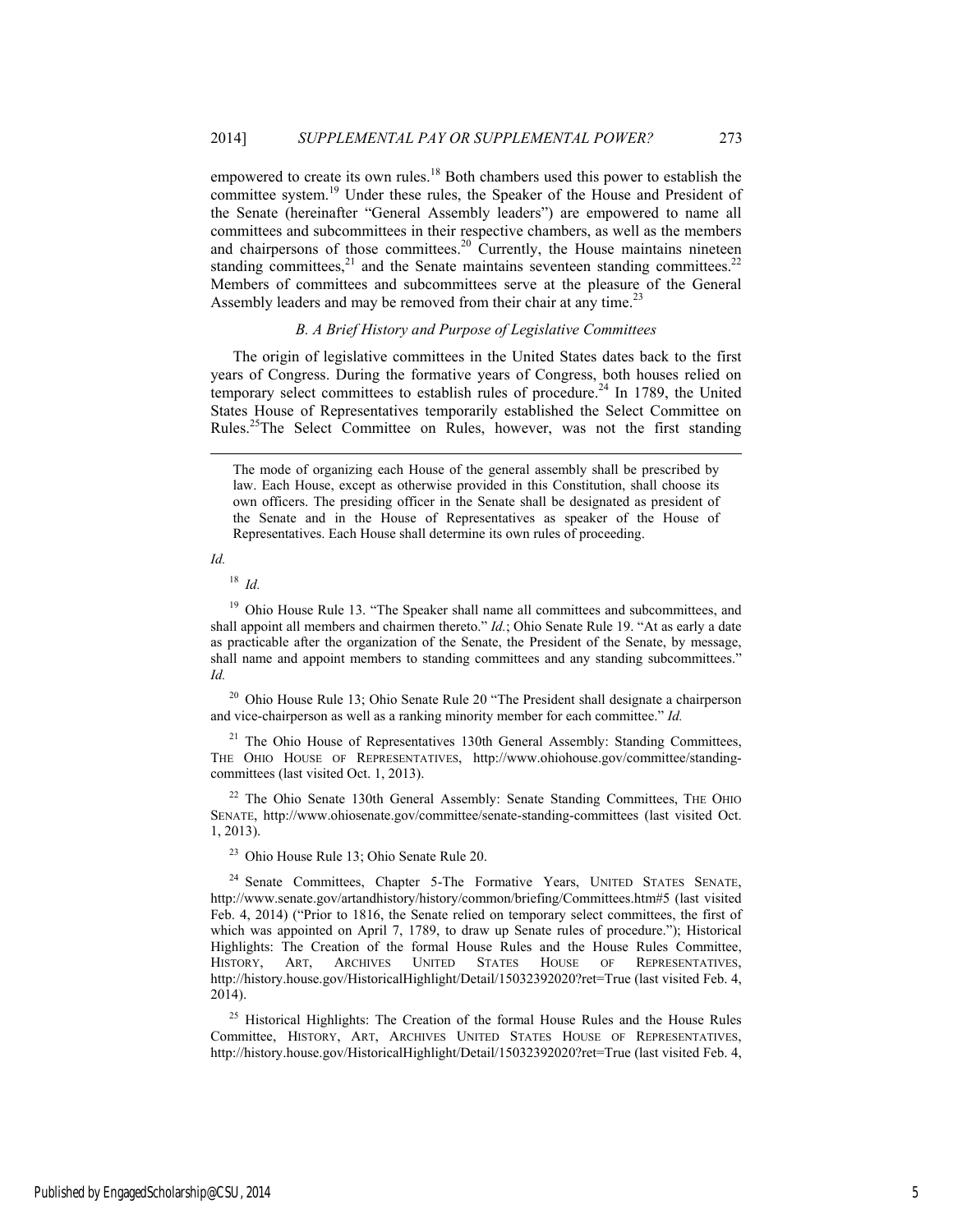committee named in Congress. That honor belongs to the House Committee on Ways and Means, established as a select committee on July 24, 1789 and named as a standing committee in 1795.<sup>26</sup> The Senate did not establish standing committees until 1816, twenty-seven years after its formation.<sup>27</sup> From that point forward, as the size of the country rapidly grew, committees took on greater importance carrying out the business of Congress.<sup>2</sup>

Today, legislative committees are the main avenue through which Congress and state legislatures propose and enact legislation.<sup>29</sup> Committee members play an important role in setting policy directives, serving "as agenda-setters, determining to a significant degree which issues Congress will consider.<sup>330</sup> The committee system also "enables members to develop specialized knowledge of the matters under their jurisdiction."<sup>31</sup> "Once an issue is placed on the agenda, committee members expend time and resources drafting bills in markup sessions."<sup>32</sup>

Committee members therefore find themselves on the front-line of proposing and drafting the legislation that eventually makes its way to the floor for a vote. It is the committee chairperson, however, who often plays the role of final arbiter for bills coming out of committee.<sup>33</sup> It is this power that prompted then-Professor Woodrow

<sup>27</sup> Senate Committees, Chapter 5-The Formative Years, UNITED STATES SENATE, http://www.senate.gov/artandhistory/history/common/briefing/Committees.htm#5 (last visited Feb. 4, 2014) ("During the second session of the Fourteenth Congress, meeting in December 1816, the Senate agreed to create eleven permanent standing committees . . .").

<sup>28</sup> *Id.* ("The significance of the change from temporary to permanent committees was perhaps little realized at the time. But this was a decisive moment in the institution's history. The sheer mass and complexity of the Senate's growing responsibilities demanded the division of labor and specialization that a permanent committee system offered.").

<sup>29</sup> *Id.* "Committees are essential to the effective operation of legislative bodies."

30 Brian D. Feinstein, *Congressional Government Rebooted: Randomized Committee Assignments and Legislative Capacity*, 7 HARV. L. & POL'Y REV. 139, 146 (2013).

<sup>31</sup> Senate Committees, Chapter 5-The Formative Years, UNITED STATES SENATE, http://www.senate.gov/artandhistory/history/common/ briefing/Committees.htm#5 (last visited Feb. 4, 2014).

32 Feinstein,*supra* note 30, at 146.

<sup>33</sup> *See* Michael Edmund O'Neill, *A Legislative Scorecard for the United States Senate: Evaluating Legislative Productivity*, 36 J. LEGIS. 297, 299-300 (2010) ("A more junior member who is nevertheless a prolific author of legislation may not see any of his bills moved if he fails to command the ear of the appropriate committee chairman.").

l

<sup>2014)(&</sup>quot;The Select Committee on Rules was the first—and arguably the most powerful select committee ever created by the House, but it did not become a permanent standing body until 1880.").

<sup>&</sup>lt;sup>26</sup> Historical Highlights, The Committee on Ways and Means, HISTORY, ART, ARCHIVES UNITED STATES HOUSE OF REPRESENTATIVES, http://history.house.gov/HistoricalHighlight/ Detail/37061?ret=True (last visited on Feb. 4, 2014) ("The Committee on Ways and Means is the oldest standing committee in the United States House of Representatives. Created as a select committee in the 1st Congress (1789-1791) on this date, the Committee on Ways and Means became a standing committee in the 4th Congress (1795-1797).").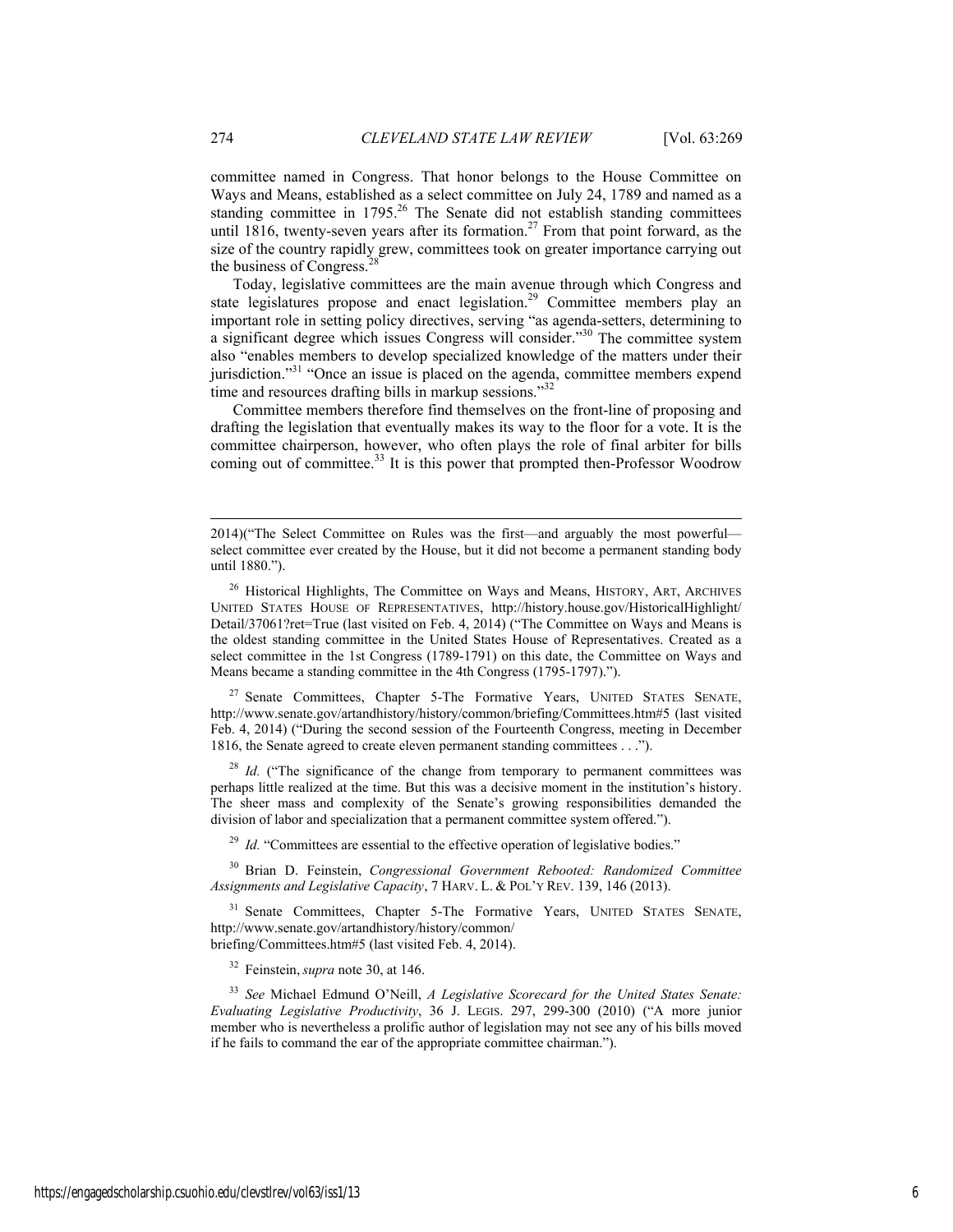Wilson to admonish committee chairmen as "committee barons."34 The United States House of Representatives has experienced waves of reform efforts to limit the power of committee chairpersons, struggling to balance power between committee chairs and the Speaker of the House.<sup>35</sup>As this Note will show, Ohio's General Assembly committee system skews the balance of power in favor of House and Senate leadership once-and-for-all. As a result, Ohio's legislative process suffers.

#### *C. Cases interpreting Article II, Section 31*

Though no court has examined this precise issue, courts have interpreted the Ohio constitutional provision governing legislator pay. In *State ex rel. Boyd v. Tracy*, the Ohio Supreme Court held unconstitutional a statute providing for the travel expenses of legislators who attend special sessions of the General Assembly because the statute violated Article II, Section 31.36 In reaching its holding, the court noted, "[t]he General Assembly has full power to fix compensation for its members, but it must be a *fixed* compensation, not an ephemeral one, but *no change in their compensation shall take effect during their term of office*."37 While the court invalidated the statute, it did not clarify which provision of Article II, Section 31 the statute violated—either the No Change provision or the Fixed Compensation provision.<sup>38</sup>

Seven years after *Boyd*, an Ohio appeals court clarified *Boyd's* holding. The court found the *Boyd* statute was invalid because it was "in violation of that part of the provision of Section 31, Article II, which states: 'and no change in their compensation shall take effect during their term of office.'"39 In that case, *State ex rel. Harbage v. Ferguson*, the court upheld the constitutionality of a statute

<sup>36</sup> State *ex rel.* Boyd v. Tracy, 190 N.E. 463 (Ohio 1934). The statute in question provided \$4 per day for legislators traveling to the State House for special meetings.

<sup>37</sup> *Id.* at 466.

<sup>38</sup> *See* OHIO CONST. art. II § 31. While the court was unclear as to which provision the statute violated, the court did specifically consider the validity of the statute under both clauses as respondent's counsel argued against constitutionality of both clauses. The court noted:

[c]ounsel for respondent insist that House Bill No. 4 is unconstitutional, for the reason that, in effect, it either increases the compensation of the members of the Ninetieth General Assembly, including the relator, during their terms of office, or grants to them an 'allowance' for expenses, in direct violation of the provisions of section 31, article II, of the Constitution of Ohio.

*Boyd*, 190 N.E. at 466.

 <sup>34</sup> WOODROW WILSON, CONGRESSIONAL GOVERNMENT: <sup>A</sup> STUDY IN AMERICAN POLITICS 92 (1885).

<sup>35</sup> Craig D. Margolis, *House Out of Order: Committee Reform in the Modern House of Representatives*, 11 J.L. & POL. 273, 275 (1995). ("Ever since the development of the standing committee system, the House has been marked by competition between the speaker and the committees, and by fluctuating periods of centralization and fragmentation of political power. The history of committee reform comprises a series of attempts to restore equilibrium when either the speaker or the committees have gained undue influence over the people's House.").

<sup>39</sup> State *ex rel.* Harbage v. Ferguson, 36 N.E.2d 500, 504 (Ohio Ct. App. 1941).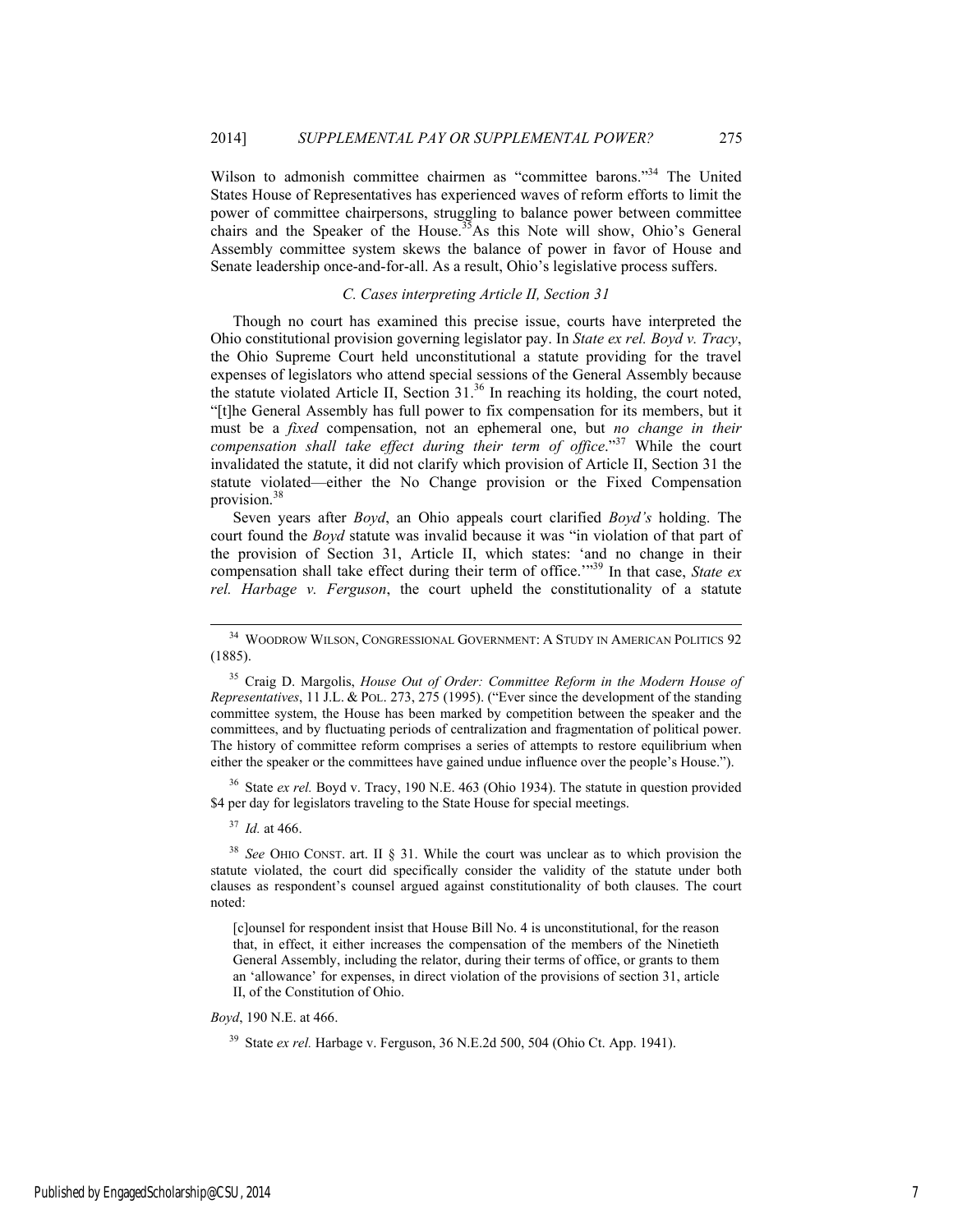providing for mileage reimbursement for legislators traveling to the State House.<sup>40</sup> To reach its conclusion, the court reviewed the mileage reimbursement statute for repugnancy to both the Fixed Compensation provision and the No Change provision of Article II, Section 31.41 In the process of finding that mileage reimbursement is not an unconstitutional allowance or perquisite, the court defined 'perquisite' as "something *gained* from a place of employment *over and above the ordinary salary* or fixed wages for services rendered; especially a fee allowed by law to an officer for a specific service."<sup>42</sup>

## *D. The Sister Provision: Article II, Section 20*

The Ohio Constitution similarly restricts mid-term compensation changes for elected state officials.<sup>43</sup> Article II, Section 20 states, "The General Assembly, in cases not provided for in this constitution, shall fix the term of office and the compensation of all officers; but no change therein shall affect the salary of any officer during his existing term, unless the office be abolished."44 Given that this provision applies to most elected officials<sup>45</sup>, the scope of this has been litigated significantly more than its state legislature analog.<sup>46</sup> The Ohio Supreme Court considers Article II, Section 20 and Article II, Section 31 to be analogous, drawing parallels between the two provisions.<sup>47</sup>

In *Schultz v. Garrett,* the Ohio Supreme Court upheld an in-term salary increase for a clerk of a municipal court. $48$  In upholding the increase, the court stated,

<sup>42</sup> *Id.* at 503.

 $43$  OHIO CONST. art. II, § 20 ("The general assembly, in cases not provided for in this constitution, shall fix the term of office and the compensation of all officers; but no change therein shall affect the salary of any officer during his existing term, unless the office be abolished.").

<sup>44</sup> *Id.*

<sup>45</sup> *See* OHIO CONST. art. II, § 20. This section applies to all state officers not provided for in other sections of the constitution. Accordingly, all municipal officials fall under the purview of Article II, Section 20.

<sup>46</sup> *See, e.g.*, Schultz v. Garrett, 451 N.E.2d 794 (Ohio 1983); State *ex rel*. Edgecomb v. Rosen, 279 N.E.2d 870 (Ohio 1972).

<sup>47</sup> *See* State *ex rel.* Artmayer v. Bd. of Trs. of Delhi Twp., 330 N.E.2d 684, 686 (Ohio 1975) (citing State *ex rel.* Boyd v. Tracy, 190 N.E. 463, 468 (Ohio 1934). This case is interpreting Article II, Section 20. ("'[C]an the number of dollars payable to an incumbent of a public office be increased by the enactment of a statute during his term of office?' State, *ex rel*. Boyd, v. Tracy (1934). That statement is equally applicable to cases arising under Section 20, Article II.'")

Schultz, 451 N.E.2d at 796 (explaining that the municipal clerk's salary was statutorily fixed based on a percentage of county clerks' salary, which was also statutorily fixed. When the legislature amended the statute to allow for an increase in the county clerks' salary, a municipal clerk sued to have his salary increased based on the corresponding increase in county clerk salary).

<sup>&</sup>lt;sup>40</sup> *Id.* The statute "provided . . . a travel allowance of five cents per mile each way each week to and from their homes, to be paid the member during the session of the body, and have appropriated money for the payment of such traveling expenses." *Id.* at 501.

<sup>41</sup> *Id.* at 502-05.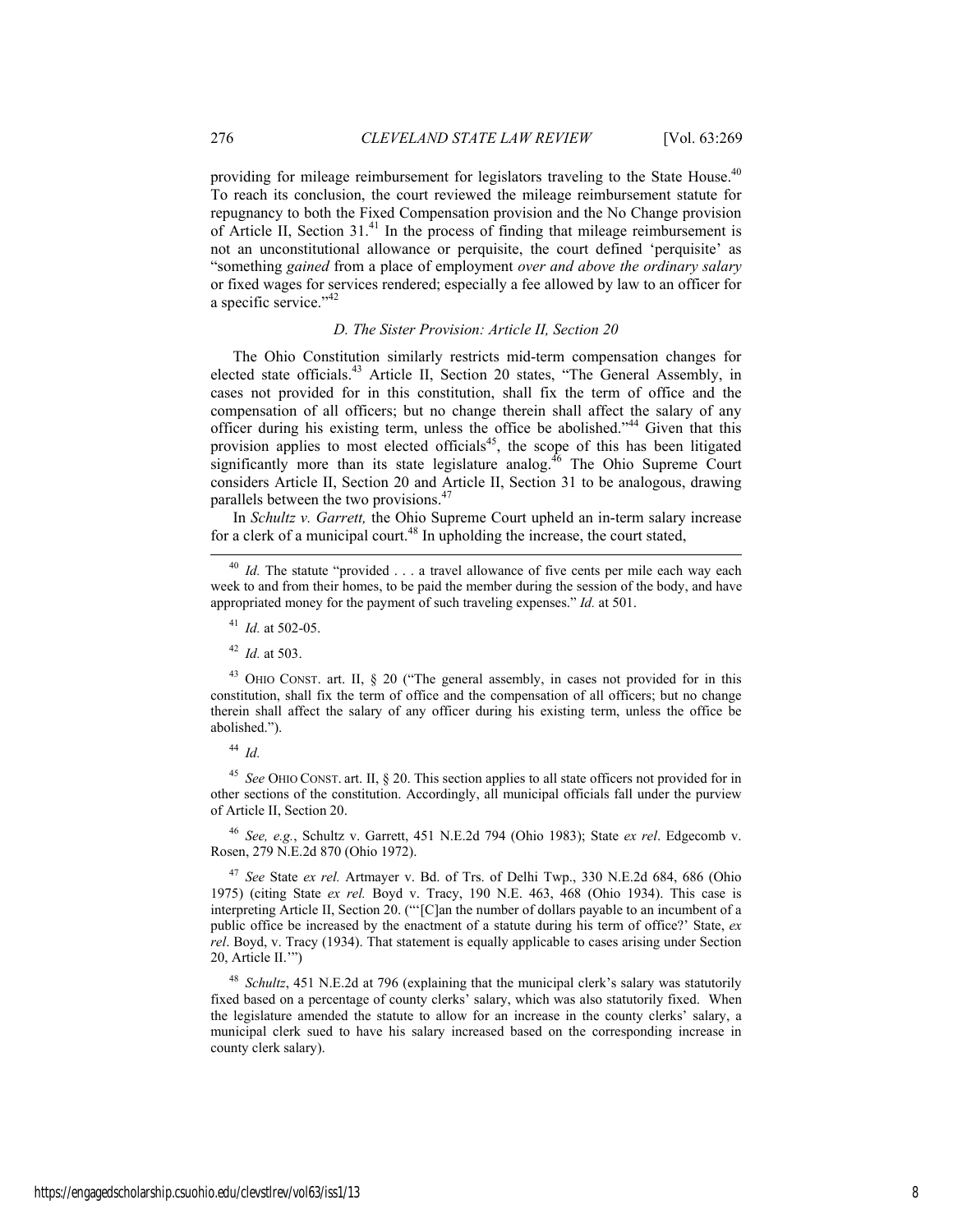When a statute setting forth the formula for the compensation of an officer is effective before the commencement of the officer's term, any salary increase which results from a change in one of the factors used by the statute to calculate the compensation is payable to the officer. Such an increase is not in conflict with Section 20, Article II of the Constitution when paid to the officer while in term.<sup>49</sup>

*Schultz* limits the constitutional prohibition to compensation changes that "are the result of direct legislative action on the section(s) of the Revised Code which are the basis of the officers' salaries."<sup>50</sup>

In *State ex rel. Parsons v. Ferguson*, however, the court invalidated the mid-term commencement of health insurance payments for elected officials.<sup>51</sup> There, the legislature passed a statute allowing county commissioners to pay for county employees' health insurance premiums.<sup>52</sup> Three years following the enactment of the statute, the county commissioners of Madison County passed a resolution to pay for employees' health insurance, $53$  however, the resolution was passed seven days into the plaintiffs' terms.<sup>54</sup> The court held that the payments were an impermissible midterm change in compensation.<sup>55</sup>

# *E. The Enactment of Ohio Revised Code Section 101.27*

Following early constitutional challenges to legislator compensation, the General Assembly codified its compensation structure in section  $101.27$ .<sup>56</sup> Under the statute, legislators currently receive a base compensation of  $$60,584$  per year.<sup>57</sup> The statute

<sup>50</sup> *Id.* ("Section 20, Article II of the Constitution forbids the granting of in-term salary increases to officers when such changes are the result of direct legislative action on the section(s) of the Revised Code which are the basis of the officers' salaries.").

51 State *ex rel.* Parsons v. Ferguson, 348 N.E.2d 692, 694 (Ohio 1976).

<sup>52</sup> *Id.* at 693 ("R.C. 305.171, effective September 23, 1969, authorized boards of county commissioners to pay for group medical and hospital plans for county officers and employees.").

<sup>53</sup> *Id.* ("On January 8, 1973, the Board of Commissioners of Madison County adopted a resolution appropriating funds to pay the premiums for such a plan. The first payment was made on February 2, 1973.").

<sup>54</sup> *Id.* ("The appellants are the prosecuting attorney and the recorder of Madison County. Both were elected for terms of office beginning on January 1, 1973.").

<sup>55</sup> *Id.* at 694.

Both appellants began their elective terms on January 1, 1973. Since the resolution of the county commissioners authorizing the health insurance plan and approving the payment of premiums was not adopted until January 8, 1973, seven days after the commencement of appellants' terms of office, the payments should not have been made on their behalf.

*Id.* 

56 OHIO REV. CODE ANN. § 101.27(A)(4) (West 2013).

<sup>57</sup> *A Guidebook for Ohio Legislators,* OHIO LEGISLATIVE SERVICE COMMISSION 25 (2013), http://www.lsc.state.oh.us/guidebook/chapter3.pdf.

 <sup>49</sup> *Id.* at 797-98.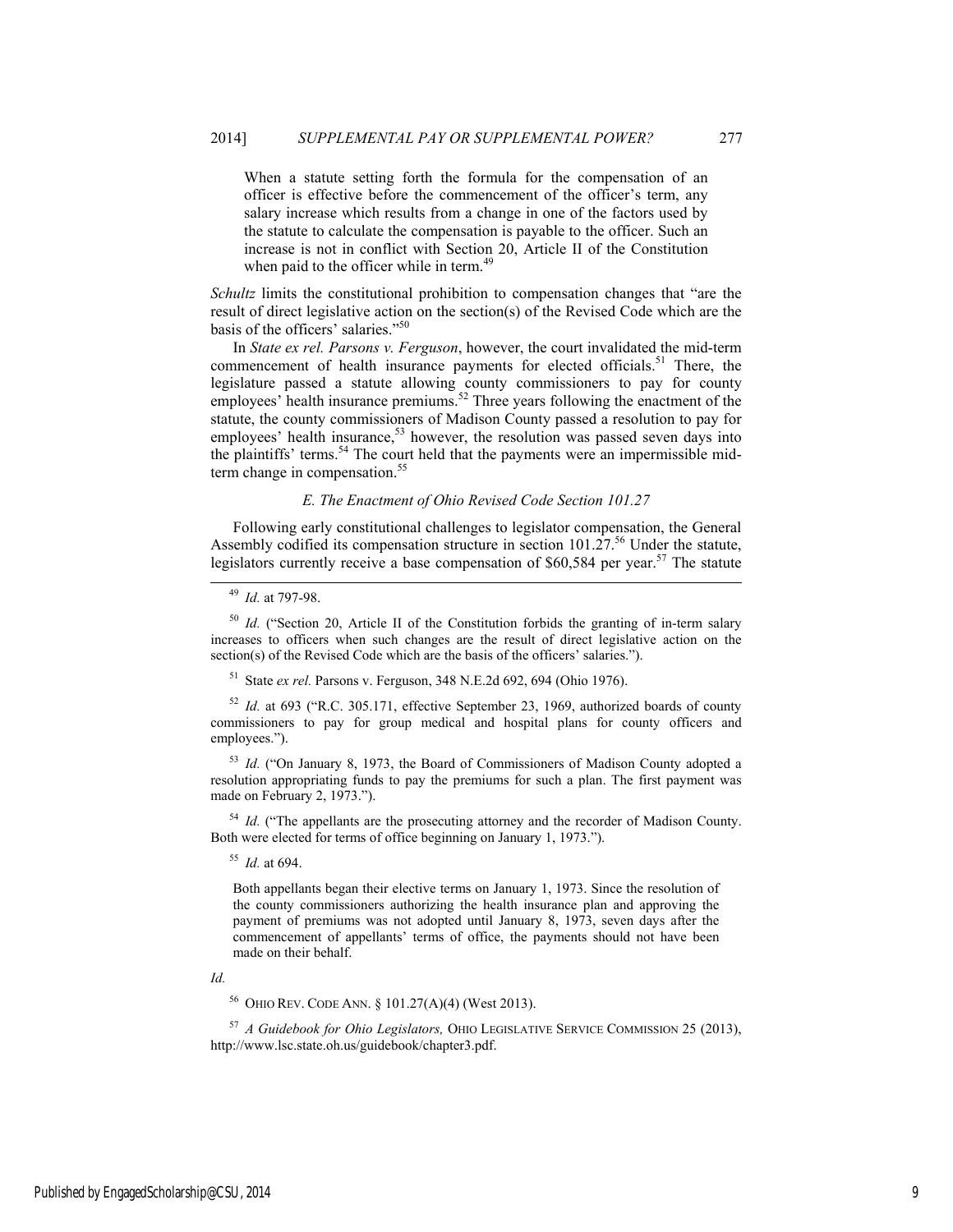also provides that supplemental compensation be paid to legislators serving as committee chairpersons as well as other select committee members.<sup>58</sup> Currently, the chairpersons of the Finance committees in both the House and Senate receive a  $$10,000$  supplemental payment,<sup>59</sup> while the chairpersons of the remaining standing committees receive supplemental payments of \$6,500.<sup>60</sup> The statute further provides for supplemental payments to the chairpersons of subcommittees, the vicechairpersons of finance subcommittees, the ranking minority members of finance committees, and the ranking minority members of standing committees.<sup>61</sup>No member may receive more than one supplemental payment per term, however, regardless of the number of committees or subcommittees they serve on.<sup>62</sup>

Today, a majority of legislators receive some form of supplemental compensation for committee service. $63$  Of the ninety-nine members of the Ohio

The chairperson of the finance committee of each house shall receive an additional sum of ten thousand dollars annually. The chairperson of each standing committee of each house other than the finance committee shall receive an additional sum of six thousand five hundred dollars annually. The chairperson of each standing subcommittee of a finance committee shall receive an additional sum of six thousand five hundred dollars annually. The vice-chairperson of the finance committee of each house shall receive an additional sum of five thousand five hundred dollars annually. The ranking minority member of the finance committee of each house shall receive an additional sum of six thousand five hundred dollars annually. The ranking minority member of each standing subcommittee of a finance committee shall receive an additional sum of five thousand dollars annually. The chairperson of each standing subcommittee of each house other than a standing subcommittee of the finance committee shall receive an additional sum of five thousand dollars annually. The vicechairperson and ranking minority member of each standing committee of each house other than the finance committee shall each receive an additional sum of five thousand dollars annually. Except for the ranking minority member of each standing subcommittee of a finance committee, the ranking minority member of each standing subcommittee of each house shall receive an additional sum of two thousand five hundred dollars annually.

*Id.* 

<sup>59</sup> *Id.*

<sup>60</sup> *Id.*

<sup>61</sup> *Id.* Chairmen of non-finance subcommittees receive a \$5,000 supplemental payment. Chairmen of standing finance subcommittees receive \$6,500. Finance committee vicechairmen receive \$5,000. Ranking minority members of finance committees receive \$6,500, and \$5,000 for finance subcommittees. Ranking minority members of standing committees receive \$2,500.

<sup>62</sup> *Id.* No member may receive more than one additional sum for serving as chairperson, vice-chairperson, or ranking minority member of a standing committee or standing subcommittee, regardless of the number of standing committees or standing subcommittees on which the member serves as chairperson, vice-chairperson, or ranking minority member.

<sup>63</sup> The Ohio Senate 130th General Assembly: Senate Standing Committees, http://www.ohiosenate.gov/Assets/CommitteeMembers/committee.pdf (last visited Oct. 1, 2013); The Ohio House of Representatives 130th General Assembly: Standing Committees, http://www.ohiohouse.gov/committee/standing-committees (last visited Oct. 1, 2013).

 <sup>58 § 101.27(</sup>A)(4).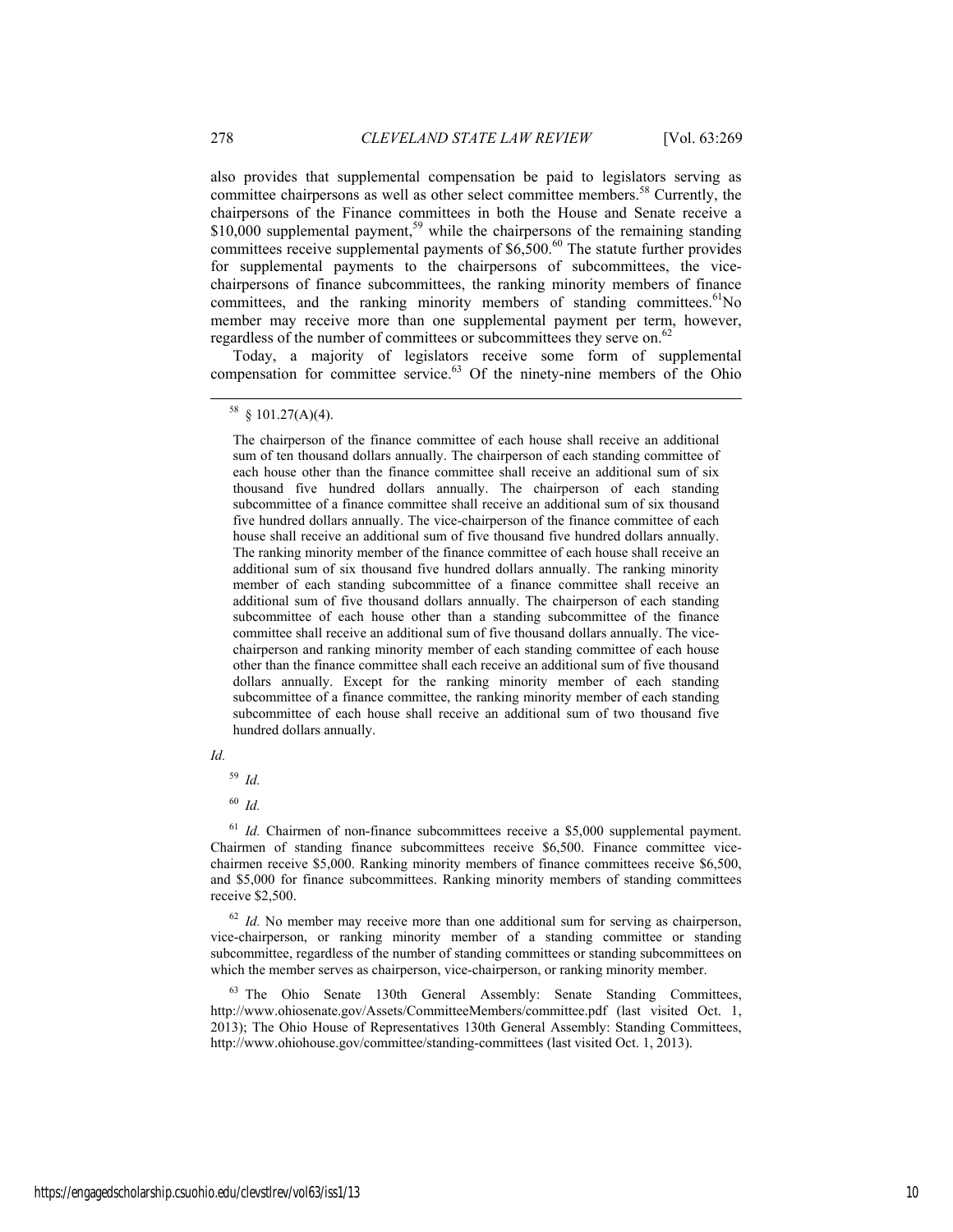House, section 101.27(A)(4) authorizes supplemental payments for seventy-three members.<sup>64</sup> In the Senate, every member of the thirty-three member body has the opportunity to receive supplemental compensation under section  $101.27(A)(4)$ .<sup>65</sup> This was not always the case, however. Enacted in 1953, Ohio Revised Code section 101.27 originally provided only for the compensation of general members.<sup>66</sup> The statute did authorize supplemental payments for some members elected to leadership roles, but not for members serving on committees.<sup>67</sup> It was not until 1973 that the legislature authorized supplemental compensation for committee chairpersons.<sup>68</sup>

# *F. Financial Persuasion: The Crack in the System*

While General Assembly rules allow leaders to discretionarily replace chairpersons, perhaps the most questionable exercise of this power involves the removal of dissenting chairpersons. During the early 1990s, Vernal G. Riffe Jr. served as the Speaker of the House. Speaker Riffe was a known proponent of such removals. One newspaper noted, "[i]n the past, Riffe has removed Democrats from committee chairmanships because they broke with the caucus position in floor votes."69 This practice has become well-established in both houses of the General Assembly. During floor voting on the controversial 2011 bill to curtail collective bargaining in Ohio, Senator Bill Seitz, one of only six republicans to vote against the bill, was removed as chair of the Senate Government and Oversight Committee by Senate President Tom Neihaus.<sup>70</sup> Earlier that year, in prior committee voting on the same bill, "Niehaus took Seitz off the Senate Insurance, Commerce and Labor Committee to make sure it would approve SB 5. Niehaus replaced Seitz with a pro-SB 5 senator and the committee voted 7-5 in favor of SB 5."<sup>71</sup>

Under section 101.27, all legislators are paid in equal monthly installments.<sup>72</sup> These monthly installments include the pro-rated monthly installments of

<sup>65</sup> With 17 standing committees and 4 subcommittees, every member of the 33 member Senate has the opportunity to receive supplemental compensation. *Id.*

<sup>66</sup> OHIO REV. CODE ANN. § 101.27(A)(1) (HeinOnline through 1953).

<sup>67</sup> *Id*.

69 Lee Leonard, *Session Canceled Over Bill, Not Speaking Fees, Says Riffe,* COLUMBUS DISPATCH, Sept. 30, 1993, *available at* 1993 WLNR 4985453.

<sup>70</sup> *See supra* note 1.

<sup>71</sup> *Id.*

<sup>&</sup>lt;sup>64</sup> The House currently maintains 19 standing committees, 7 Finance subcommittees, and 1 additional subcommittee. For each of the 19 standing committees, O.R.C. § 101.27 authorizes 3 committee members to receive supplemental compensation, totaling 57 members. For each of the 7 Finance subcommittees, 2 members receive supplemental payments under section 101.27, totaling 14 members. The remaining subcommittee has 2 members receiving supplemental payments. Of the 99 members of the Ohio House, 73 members are authorized to receive some form of supplemental payment. § 101.27(A)(4).

<sup>68</sup> H.B. 578, 110th Gen. Assemb., Reg. Sess. (Ohio 1953) ("Chairmen of all standing committees of both houses and the majority and minority whips of the House of Representatives and the minority whip of the senate shall receive an additional sum of seven hundred and fifty dollars annually.").

<sup>&</sup>lt;sup>72</sup> OHIO REV. CODE ANN. § 101.27(A)(1) (West 2013). "Such salaries shall be paid in equal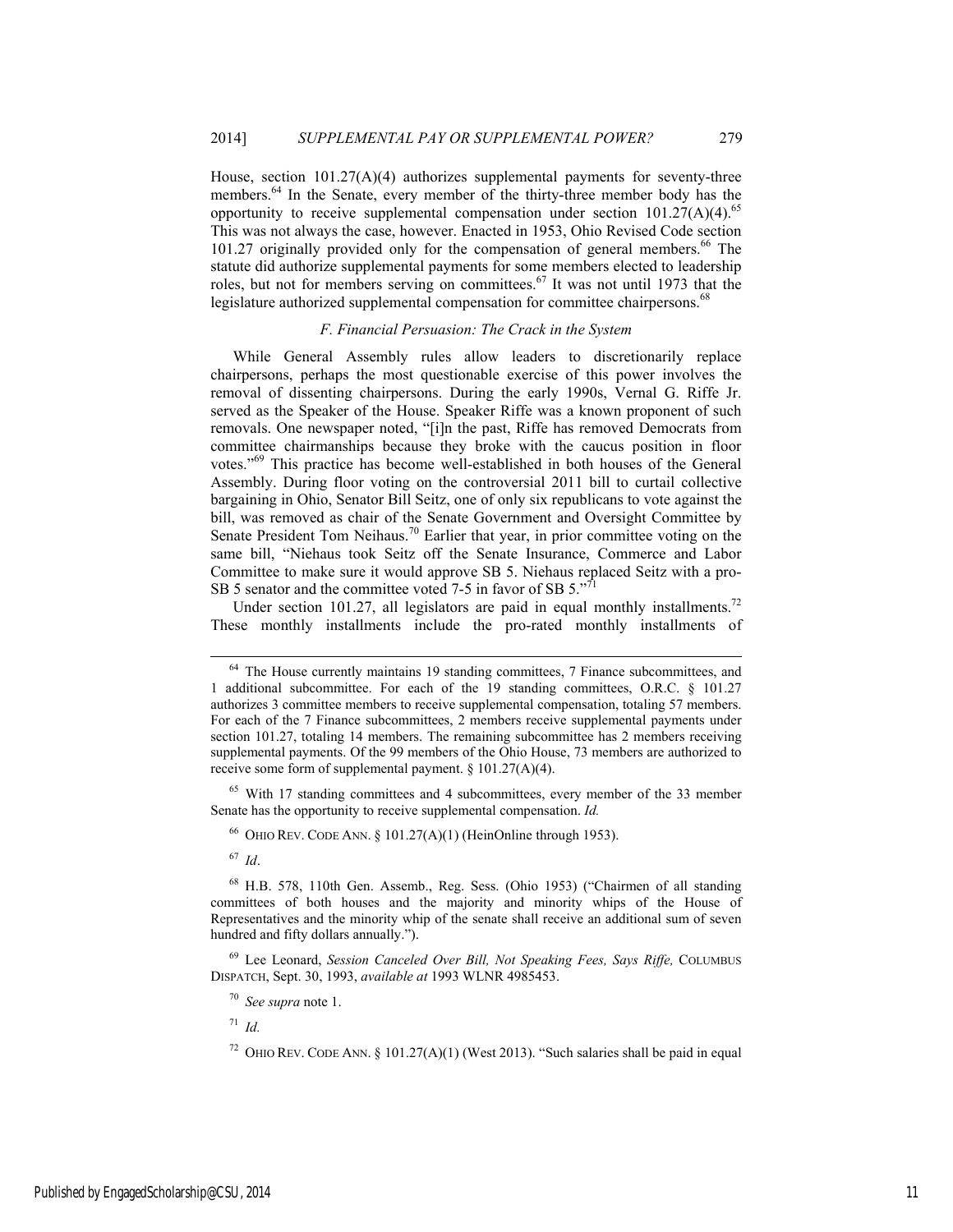supplemental payments. When a committee chairperson or other recipient of supplemental payments under section 101.27 is removed from his or her chair, the monthly installments of the supplemental compensation cease the day the chairperson is removed.<sup>73</sup> So, when Senator Seitz was removed as chairman of the Senate Government and Oversight Committee, his monthly compensation decreased from \$5,590.31<sup>74</sup> to the base General Assembly payment of  $$5,048.64.<sup>75</sup>$  Senator Seitz is but one of many examples of dissenting chairpersons being removed to further the leaders' agenda.

# III. OHIO'S COMMITTEE COMPENSATION STRUCTURE VIOLATES ARTICLE II, SECTION 31

This Note argues that the Ohio General Assembly's committee compensation structure violates Article II, Section 31 of the Ohio Constitution. When a chairperson is removed from his seat mid-term, he immediately loses his supplemental pay. As a result, the mid-term removal of a chairperson causes an unconstitutional in-term change in his compensation. Further, the committee compensation structure violates the constitutional requirement that legislator pay be fixed with no allowances or perquisites.<sup>76</sup> Exacerbating the constitutionality issues, the committee compensation structure inordinately centralizes power in the General Assembly leaders. To limit this power, the committee compensation structure must be declared unconstitutional.

# *A. Constitutionality under* Boyd *and* Ferguson

As discussed above, no Ohio cases have dealt with this specific issue.<sup>77</sup> The courts have, however, interpreted the constitutional provision in regards to statutes authorizing payment for mileage reimbursement and travel expenses.<sup>78</sup> These cases establish key principals necessary to understand the limits of the constitutional provision.

<sup>74</sup> State Employee Salary Data, OHIO DEP'T OF ADMIN. SERVS. (April 23, 2011), http://das.ohio.gov/Divisions/HumanResources/HRDOCBPolicy/StateEmployeeData/StateEm ployeeSalaries.aspx.

75 State Employee Salary Data, OHIO DEP'T OF ADMIN. SERVS. (June 18, 2011), http://das.ohio.gov/Divisions/HumanResources/HRDOCBPolicy/StateEmployeeData/StateEm ployeeSalaries.aspx.

76 OHIO CONST. art. II, § 31. "The members and officers of the general assembly shall receive a fixed compensation, to be prescribed by law, and no other allowance or perquisites . . . shall take effect during their term." *Id*.

<sup>77</sup> *See infra* Section II.B.

<sup>78</sup> *See* State *ex rel*. Boyd v. Tracy, 190 N.E.2d 463, 467 (Ohio 1934); State *ex rel*. Harbage v. Ferguson, 36 N.E.2d 500 (Ohio Ct. App. 1941).

l

monthly installments during such term. All monthly payments shall be made on or before the fifth day of each month." *Id.*

 $73$  Ohio House Rule 14(b) "The Speaker shall employ all employees of the House and shall see that they satisfactorily perform their respective duties. All employees of the House are at will employees, and shall serve at the pleasure of the Speaker. A terminated employee's compensation ceases on the day the termination takes effect."; Ohio Senate Rule 20.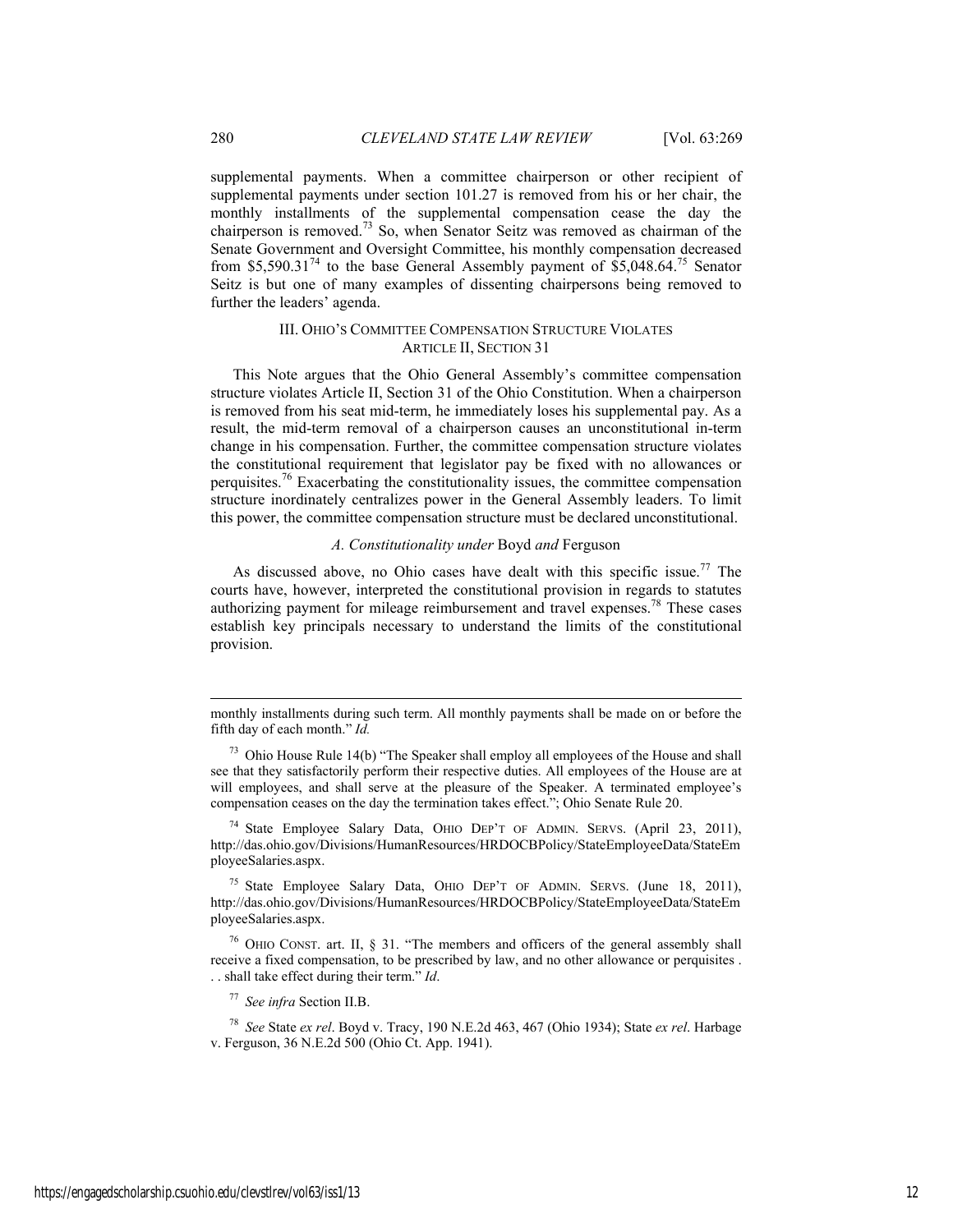#### 1. *Boyd's* simple guidance: No changes to compensation shall take place

A strict reading of *Boyd* renders this issue somewhat trivial. In that case, the court held, "[t]he General Assembly has full power to fix compensation for its members, but it must be a *fixed* compensation, not an ephemeral one, but *no change in their compensation shall take effect during their term of office.*<sup>79</sup> Under a strict textual reading of the constitutional provision, and bolstered by *Boyd's* holding, any mid-term change in compensation, regardless of the reason, violates the constitution. Therefore, when a committee chairperson's compensation is reduced as a result of being removed as chair, such change in compensation takes effect during his term and violates the constitution.

While *Boyd* more closely addressed the provision prohibiting mid-term change in compensation, the case also illustrates how committee chair compensation fails the Fixed Compensation provision.<sup>80</sup> Taking section 101.27 in conjunction with House Rule 13 and Senate Rule 20, committee compensation seems more "ephemeral" than fixed. Section 101.27, on its face, fixes the compensation of all General Assembly members and committee chairs. Alone the statute would likely survive a constitutional challenge, but the General Assembly leaders' powers under the rules to discretionarily remove chairpersons leaves their compensation unpredictable and potentially short-lived throughout their term.<sup>81</sup> The statute's effects must be considered in the universe in which it operates. Here, that universe includes the removal powers of the General Assembly leadership. Viewing the compensation structure as a whole, mid-term salary adjustments run afoul of *Boyd's* admonition of ephemeral compensation.<sup>82</sup>

*Boyd's* guidance only extends so far, though. The case dealt specifically with compensation changes as a result of a statute *enacted* mid-term, rather than compensation changes resulting from statutes and rules enacted prior to the start of the term. Later, this Note discusses the effect that previously enacted statutes have on the constitutionality of mid-term compensation changes of State officers under an analogous constitutional provision, Article II, Section 20.

# 2. Failing the Fixed Compensation requirement under *State ex rel. Harbage v. Ferguson*

The *Ferguson* case reexamined the constitutionality of statutes providing for legislators' travel expenses. Here, the court focused only on the Fixed Compensation provision.<sup>83</sup> This time, however, the court held that mileage reimbursement was not an unconstitutional perquisite or allowance.<sup>84</sup> *Ferguson* concluded that mileage payments, though necessarily different for each member because of their varying

 <sup>79</sup> *Boyd*, 190 N.E.2d at 465.

<sup>80</sup> *Id*. "[T]he General Assembly has full power to fix compensation for its members, but it must be a *fixed* compensation, not an ephemeral one." *Id*. at 466.

 $81$  EPHEMERAL: That is in existence, power, favour, popularity, etc. for a short time only; short lived; transitory 5 THE OXFORD ENGLISH DICTIONARY 322 (2d ed. 1989).

 $82$  This argument that the committee compensation structure violates the Fixed Compensation structure is furthered in Part III.A.2.

<sup>83</sup> *Harbage*, 36 N.E.2d at 503.

<sup>84</sup> *Id.* at 506.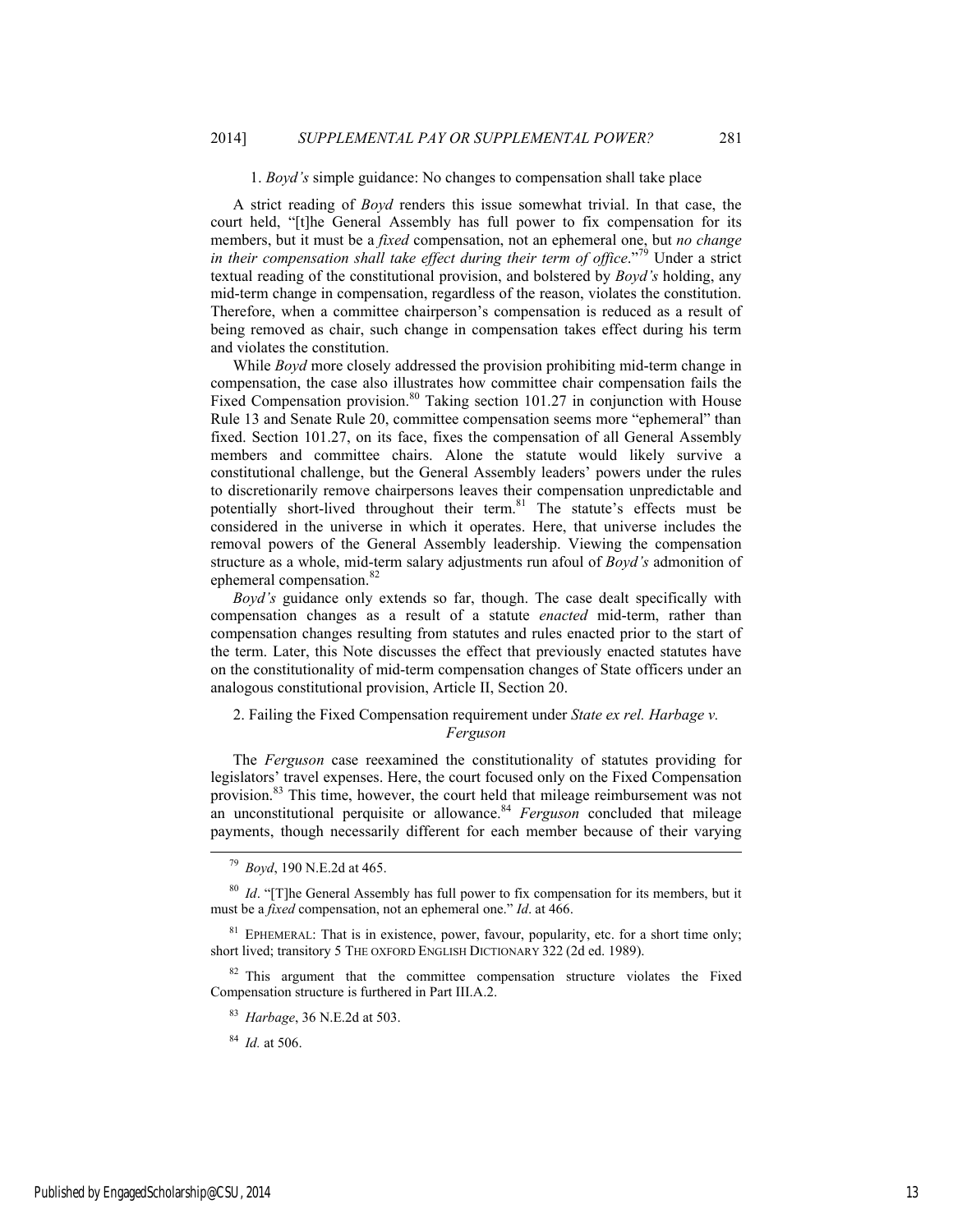distances from the state house, did not violate the Fixed Compensation provision because the payments were "a part of the compensation" and not a perquisite or allowance.85 The court reconciled the fact that the statute created differences in compensation among members by stating,

the provision is of uniform operation as it appeals uniformly to all members who are equidistant from Columbus . . . we may still preserve the constitutionality of the act by holding that the provisions as to the mileage is in fact a part of the compensation, and the fact that the final payment to a member of the Legislature shall depend upon the distance from which he may live to the seat of government does not render the act unconstitutional.<sup>86</sup>

This holding seems to validate the current committee compensation system under the Fixed Compensation requirement. Here, the statute and its supplemental compensation apply uniformly to all members who are appointed to a section 101.27(A)(4)-compensated position, but any analogy to committee compensation fails because *Ferguson* cannot reconcile the effect that House and Senate Rules have on the fixed nature of the compensation.

Section 101.27 does not operate in a vacuum. Its effects on committee compensation must be considered in the context of the entire General Assembly committee system. When General Assembly leaders exercise their appointment and removal powers $87$ , compensation necessarily becomes non-uniform because of the subjective nature of the leaders' appointments and removals. Each member is uniformly subject to the same possibility of appointment or removal, but the subjective exercise of appointment and removal powers renders the committee chairpersons' compensation non-uniform as to each other. Such non-uniformity leaves supplemental compensation looking more like unconstitutional allowances or perquisites.

*Ferguson's* uniformity requirement becomes clear when considering the objectivity of the statute in question. In *Ferguson,* legislators who lived equidistant

If this provision gives a different compensation to the different members of the Legislature, it may be difficult to say how it can be reconciled with constitutional provisions. However, we are of the opinion that the provision is of uniform operation as it appeals uniformly to all members who are equidistant from Columbus. In view of the duty imposed upon us to sustain an act of the Legislature, where not hopelessly repugnant to the Constitutional provisions, we arrive at the conclusion that if we were wrong in our former statement that the mileage is but a reimbursement, we may still preserve the constitutionality of the act by holding that the provisions as to the mileage is in fact a part of the compensation, and the fact that the final payment to a member of the Legislature shall depend upon the distance from which he may live to the seat of government does not render the act unconstitutional.

*Id*.

<sup>87</sup> *See* Ohio House Rule 13; Ohio Senate Rule 20. Both rules empower their respective chamber leader to appoint and remove committee chairpersons at-will.

 <sup>85</sup> *Id.* 

<sup>86</sup> *Id.*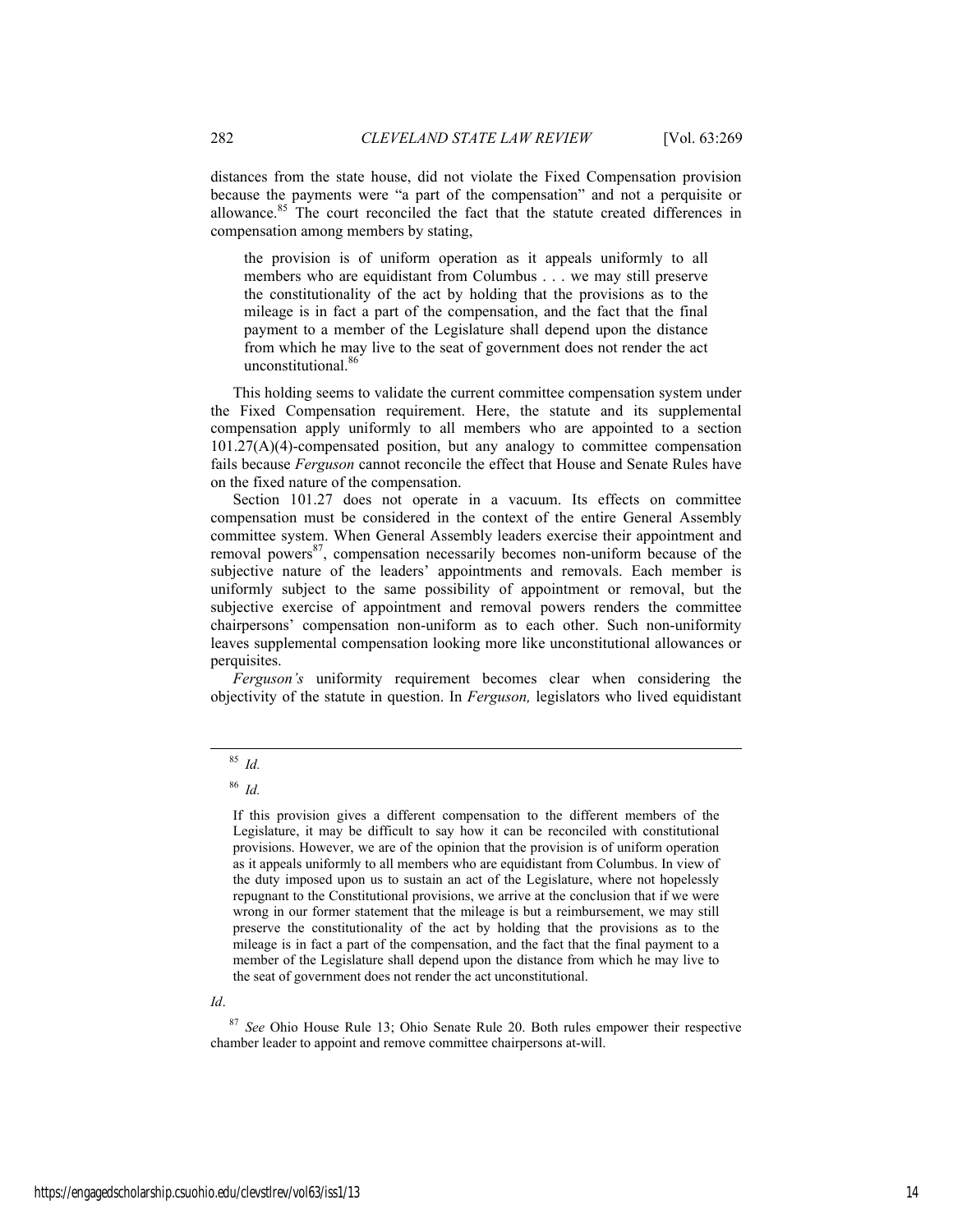from Columbus would be compensated the same under the statute.<sup>88</sup> This allowed for uniform compensation among the legislators based on an objective determination of their distance from the Statehouse. Here, however, compensation under section 101.27 is determined subjectively based on the discretion of the General Assembly leaders. For example, under *Ferguson*, two legislators who both live fifty miles from the statehouse would each receive  $$2.50$  per trip.<sup>89</sup> Here, two committee chairpersons appointed to standing committees at the same time would each theoretically receive  $$6,500$  in supplemental compensation throughout the year,<sup>90</sup> but Chairperson One may be removed three months into the job, while Chairperson Two continues on to receive the full-year's worth of supplemental compensation. The subjective nature of determining which legislators will serve as chair and how long a legislator will serve as chair necessarily means compensation is not fixed because the statute cannot "appeal uniformly to all members."<sup>91</sup>

This subjectivity engendered in the system by the General Assembly's procedural rules makes it is impossible to determine what a legislator's total compensation will be in a given year without first reading the minds of the General Assembly leaders. Compensation cannot be uniform throughout the legislature, and therefore cannot be fixed, if the calculation of that compensation cannot be independently verified by each legislator. Without this ability to independently calculate and verify compensation, it is impossible to know whether compensation truly is fixed throughout the legislature. For example, the *Ferguson* statute allowed for each member to independently calculate their total compensation for the year simply by multiplying their distance in miles from the statehouse by the mileage reimbursement value.<sup>92</sup> Here, however, committee members cannot calculate their total yearly compensation without first knowing what decisions the leadership will make regarding their future on the committee. *Ferguson's* broad definition of fixed compensation is certainly not so broad as to include a compensation system that requires extrasensory perception simply to determine whether legislators are being uniformly compensated. Taken as a whole, the committee compensation structure fails to fix the compensation of committee members in an objective and uniform manner. Therefore, the compensation structure fails the fixed compensation standard set out in *Ferguson.*

 <sup>88</sup> *Harbage*, 36 N.E.2d at 503.

<sup>89</sup> *Id.* at 501. "Each member shall receive a *travel allowance* of five cents a mile each way for mileage once a week during the session from and to his place of residence." *Id*.

<sup>90</sup> *See* OHIO REV. CODE ANN. § 101.27(A)(1) (West 2013).

<sup>91</sup> *See Harbage*, 36 N.E.2d at 506.

Under the statute, legislators received five cents per mile traveled from their home to the statehouse. With this information, each legislator could independently calculate his or her total compensation. Though each legislator would likely end up with a different value for total compensation based on their varying distances from Columbus, they would at least be able to verify, by determining each other's distance traveled, that no legislator received any compensation above what the statute approved. This ensures that no legislator may receive an allowance or perquisite for his or her service, falling outside the scope of the fixed compensation provision. *See id.*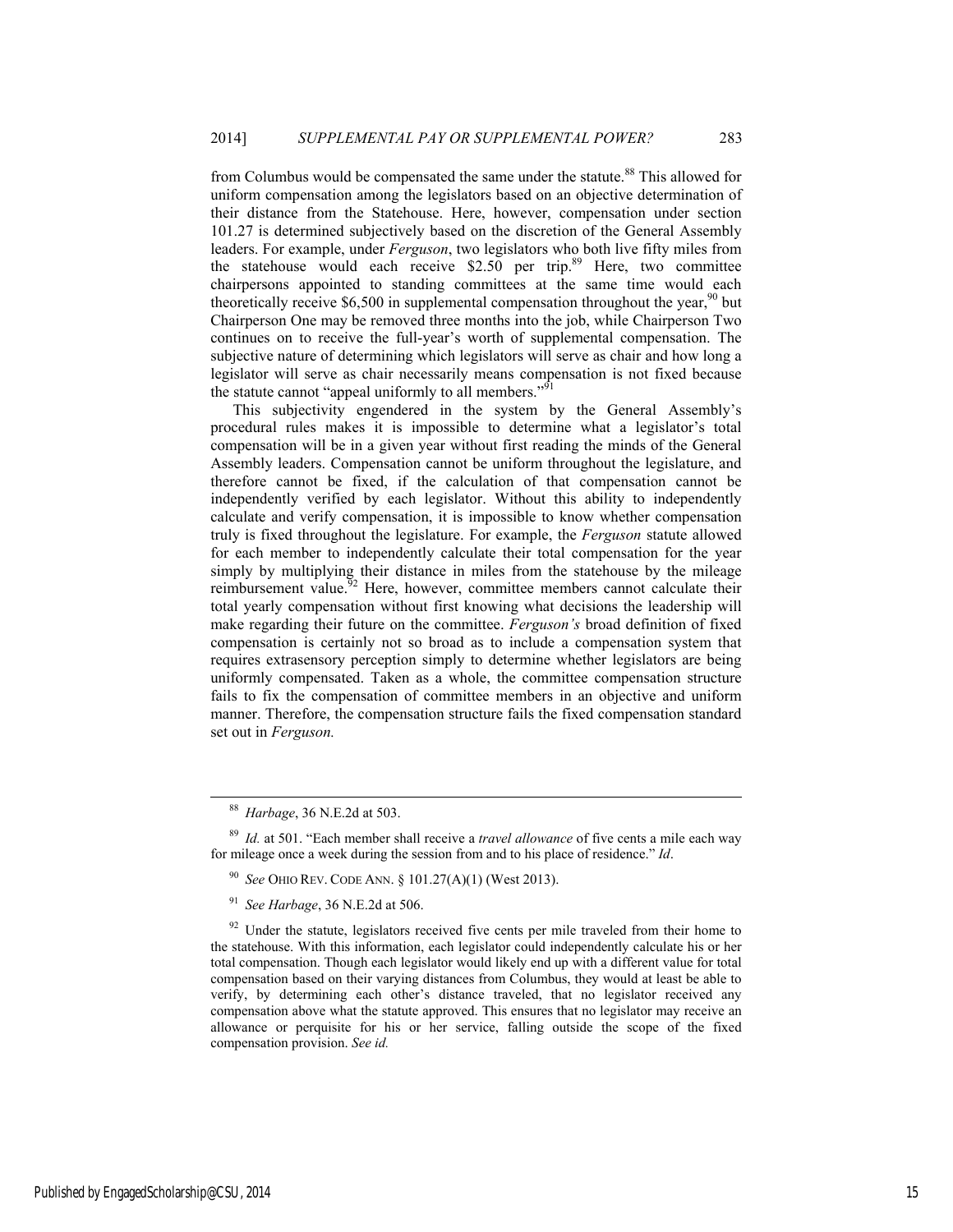3. Supplemental pay is an unconstitutional perquisite under Article II, Section 31

Further, *Ferguson's* elaboration on the meaning of perquisite in Article II, Section 31 places supplemental committee compensation squarely within the perquisite prohibition. The court defined perquisites as "something *gained* from a place of employment *over and above the ordinary salary* or fixed wages for services rendered; especially a fee allowed by law to an officer for a specific service."<sup>93</sup> Considering that each member of the Senate currently receives supplemental pay under section  $101.27<sup>94</sup>$  it is hard to see how the additional pay is not a "profit . . . secured by the officer out of the office he occupies in addition to his fixed compensation.<sup>95</sup> The vast number of committees and committee positions in the Senate necessarily requires that each of the thirty-three members of the Senate serve in one of the roles that receive supplemental compensation.<sup>96</sup> Therefore, service in such a role is an essential component of the general services required of a State Senator. In the House, seventy-three members of the ninety-nine member chamber receive supplemental payments.<sup>97</sup> While section 101.27 may have once served the purpose of compensating those who worked at a level above general members, the vast expansion of the number of legislative committees, and the accompanying increase in committee members, has obviated the need for additional payments for those serving on committees. When the committee system necessarily requires almost every member of the General Assembly to serve in supplemental compensation positions, it seems hard to justify this compensation as payments for services rendered above those required of general members. Rather, these payments now represent compensation for simply doing what is required of a modern-day General Assembly legislator. Committee supplemental compensation, then, "is something gained . . . over and above the ordinary salary of fixed wages for services rendered."<sup>98</sup> Certainly in the Senate, and likely in the House, supplemental compensation violates the constitutional prohibition against perquisites.

#### *B. Unconstitutionality under Article II, Section 20*

The Ohio Supreme Court's Article II, Section 20 jurisprudence lends significant support to invalidating the committee compensation system under Article II, Section 31. In *Schultz v. Garrett*, the court upheld an in-term compensation change for a

 <sup>93</sup> *Harbage*, 36 N.E.2d at 503 (The court made an initial finding that the mileage payments were not prerequisites, as the payments merely reimbursed members for their actual expenses).

<sup>&</sup>lt;sup>94</sup> The Ohio Senate 130th General Assembly: Senate Standing Committees' Members, THE OHIO SENATE, http://www.ohiosenate.gov/Assets/CommitteeMembers/committee.pdf (last visited Oct. 1, 2013); § 101.27(A)(4).

<sup>95</sup> *Harbage*, 36 N.E.2d at 503. "All the definitions contemplate a *profit* to be secured by the officer out of the office he occupies in addition to his fixed compensation." *Id*.

<sup>&</sup>lt;sup>96</sup> Given that there are only thirty-three members of the Senate and seventeen standing committees, and that the statute authorizes supplemental compensation for committee chairs, ranking minority members, and subcommittee chairmen; each member serves in at least one of the roles that receives supplemental compensation. *See* § 101.27(A)(4).

See supra note 64 and accompanying text.

<sup>98</sup> *Harbage*, 36 N.E.2d at 503.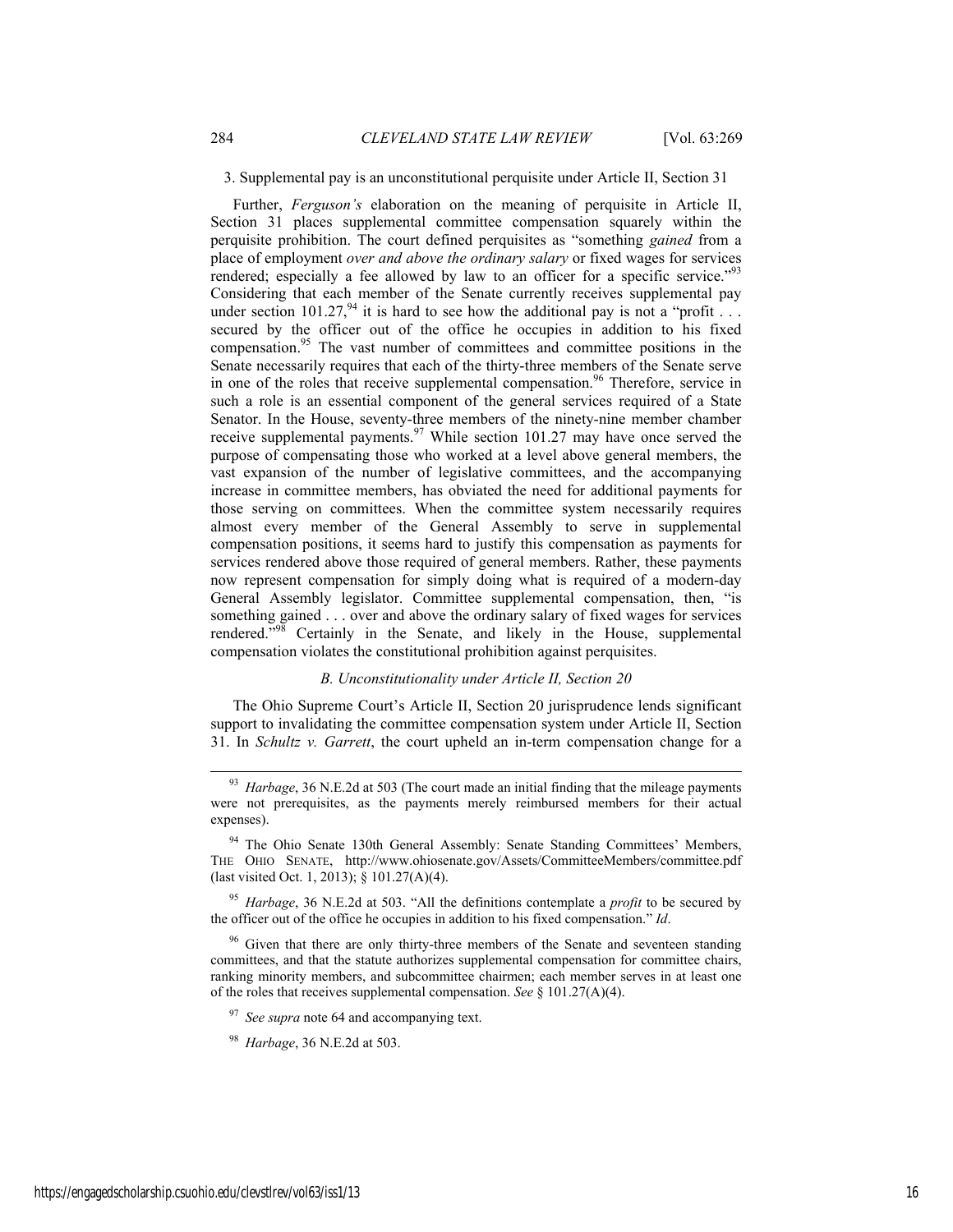municipal clerk of court because the change was the result of legislative action affecting a factor of the compensation formula used to determine the clerk's salary.<sup>99</sup> In *State ex rel. Parsons v. Ferguson*, the court invalidated an in-term compensation increase that resulted from three county commissioners' decision, based on a previously-enacted statute, to provide for additional compensation for employees in the form of health insurance premiums.<sup>100</sup> In these cases, the distinction can be drawn in terms of how the compensation change comes to take effect. When compensation changes as the result of the legislature enacting or amending a statute that is a part of the overall formula of the compensation statute<sup>101</sup> in question, the compensation increase is valid.<sup>102</sup> Where the legislature has already enacted the relevant compensation statute, however, and an authorized official later takes action under that statute to increase compensation mid-term, the change is invalid.<sup>103</sup>

Mid-term changes to committee members' compensation falls squarely within the latter category of prohibited compensation changes. Section 101.27 is currently enacted and authorizes certain committee members to receive additional compensation.<sup>104</sup> The General Assembly leaders then take action under the statute and the chamber rules to appoint the relevant committee members. Such appointments result in mid-term compensation changes for the appointed committee

*Id.* at 797-98.

100 State *ex rel.* Parsons v. Ferguson, 348 N.E.2d 692, 694 (Ohio 1976).

Both appellants began their elective terms on January 1, 1973. Since the resolution of the county commissioners authorizing the health insurance plan and approving the payment of premiums was not adopted until January 8, 1973, seven days after the commencement of appellants' terms of office, the payments should not have been made on their behalf.

# *Id.*

<sup>101</sup> For purposes of this article, "compensation statute" refers to the relevant statute that authorizes the compensation being challenged. For example, in State *ex rel*. Parsons v. Ferguson, the "compensation statute" is OHIO REV. CODE ANN. § 305.171 (West 2013).

<sup>102</sup> *See Schultz*, 451 N.E.2d at 796.

<sup>103</sup> *See Parsons*, 348 N.E.2d at 694. "R.C. 305.171, effective September 23, 1969, authorized boards of county commissioners to pay for group medical and hospital plans for county officers and employees. On January 8, 1973, the Board of Commissioners of Madison County adopted a resolution appropriating funds to pay the premiums for such a plan." *Id.* The court held that the payments made on January 8, 1973, seven days into the petitioners' terms, resulted in unconstitutional mid-term changes in compensation. Note here, that the County Commissioners were authorized by statute to make these payments prior to the decision to issue the payments. But the Commissioners' actions under the statute to make the payments mid-term resulted in unconstitutional mid-term changes in salary. *Id.* at 693.

<sup>104</sup> *See* OHIO REV. CODE ANN. § 101.27(A)(4) (West 2013).

 <sup>99</sup> Schultz v. Garrett, 451 N.E.2d 794 (Ohio 1983).

When a statute setting forth the formula for the compensation of an officer is effective before the commencement of the officer's term, any salary increase which results from a change in one of the factors used by the statute to calculate the compensation is payable to the officer. Such increase is not in conflict with Section 20, Article II of the Constitution when paid to the officer while in term.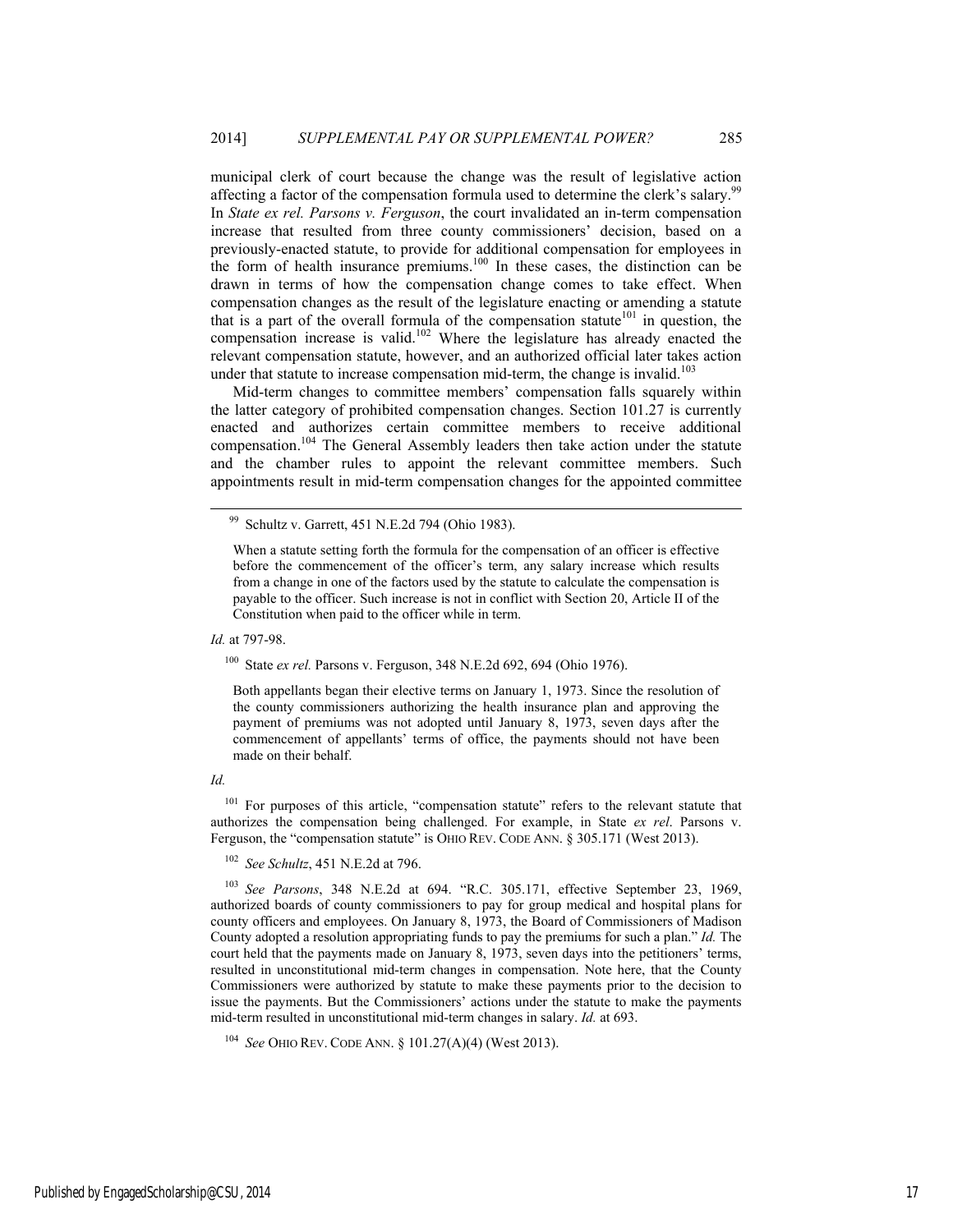members. The increased compensation does not result "from a change in one of the factors used by the statute to calculate the compensation."105 Indeed, the only factor used to determine committee compensation is section 101.27. The decision to appoint and remove committee members changes nothing about the statute itself. Rather, like in *Parsons*, the increased compensation is the result of direct action by those authorized under section 101.27 to affect compensation. Therefore, under *Parsons*, these compensation changes, though authorized under section 101.27, result in an unconstitutional in-term change in compensation.

## *C. The current system must change to increase independent representation and deliberative democracy in the General Assembly*

Much debate surrounds the appropriate level of committee involvement in legislatures and the efficacy of procedural rules in our representative form of government. Woodrow Wilson once said of the congressional committee system, "I know not how better to describe our form of government in a single phrase than by calling it a government by the chairmen of the Standing Committees of Congress."<sup>106</sup> Congressman Gerald B.H. Solomon characterized Congress' procedural rules and its committee system as restricting deliberative democracy.107 Congressman Solomon defined deliberative democracy as "an ideal representative, or republican, form of government. True deliberative democracy allows the full and free airing of conflicting opinions and ideas on legislative policies through hearings, debates, and amendments."108 Former House Speaker Sam Rayburn described the concept of deliberative democracy specifically in the context of Congress: "It is in the Congress that the varied needs and interests of the people find expression. It is in the Congress that out of the clash of contending opinions is forged the democratic unity of a democratic people."109 Over the course of time, as the nation and our government increased in size, new procedurals rules were instituted in Congress to address the problems that come with greater membership.110 These rules, however, brought with

The House sits, not for serious discussion, but to sanction the conclusions of its Committees as rapidly as possible. It legislates in its committee-rooms; not by the determinations of majorities, but by the resolutions of specially-commissioned minorities; so that it is not far from the truth to say that Congress in session is congress on public exhibition, while Congress in its committee-room is Congress at work.

*Id.* 

<sup>109</sup> *Id.*

<sup>110</sup> *See id.* at 328-29.

 <sup>105</sup> Schultz v. Garrett, 451 N.E.2d 794, 796 (Ohio 1983).

<sup>106</sup> WILSON, *supra* note 34, at 82. Wilson was one of the most outspoken critics of the committee system. Wilson once said of the comparison between the House and its committees:

<sup>107</sup> Congressman Gerald B.H. Solomon & Donald R. Wolfensberger, *The Decline of Deliberative Democracy in the House and Proposals For Reform*, 31 HARV. J. ON LEGIS. 321 (1994).

<sup>108</sup> *Id.* at 323.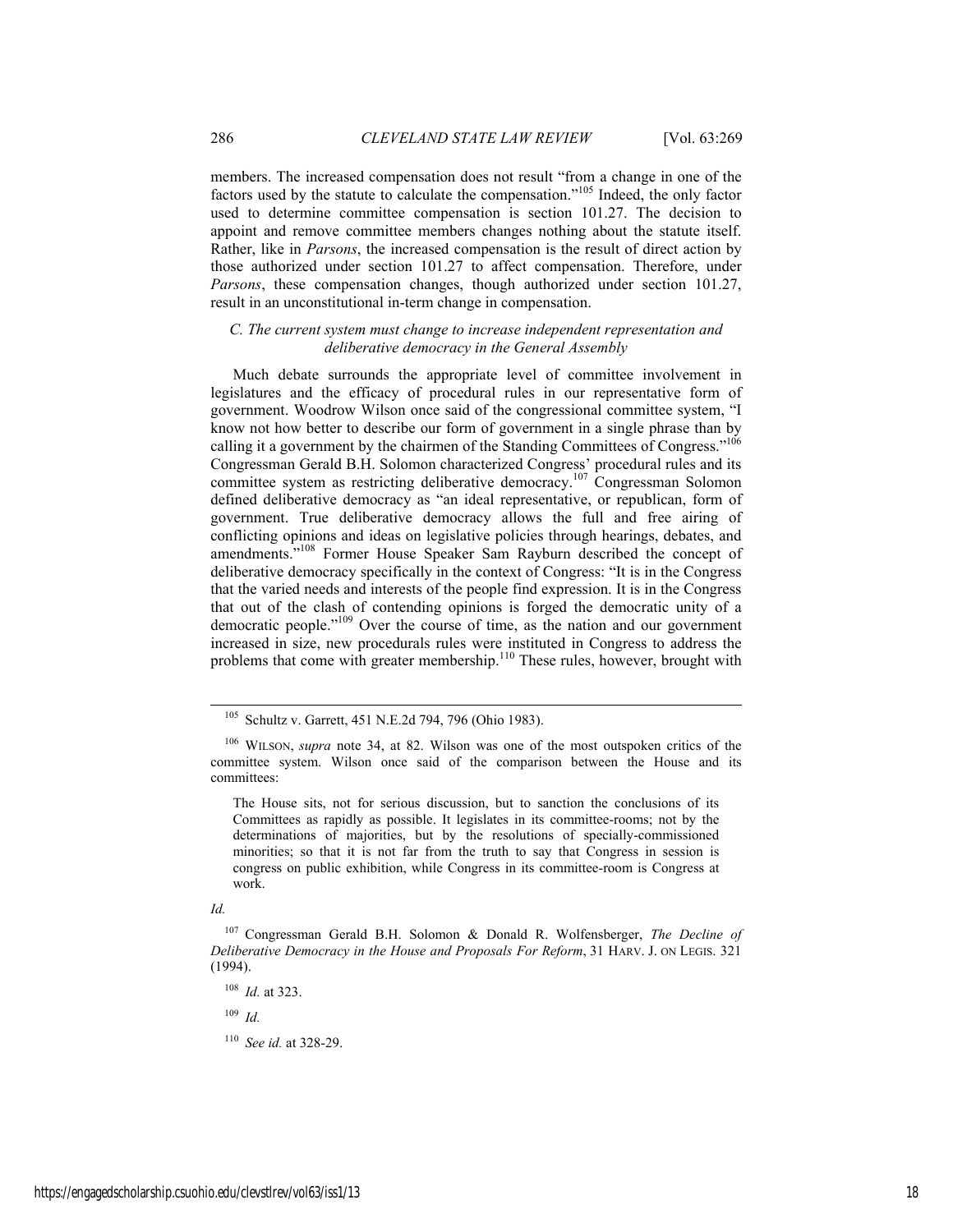them the adverse effect of reducing meaningful debate and compromise in Congress.<sup>111</sup>

# 1. The leadership's control over supplemental compensation suppresses dissenting opinions of committee members.

The Ohio General Assembly's unique procedural rules serve only to exacerbate the well-established problems that plague the United States Congress. In particular, the rule that allows General Assembly leaders to discretionarily appoint and remove committee chairpersons most undermines the principles of deliberative democracy and representative leadership. Under Ohio's framework, committee chairpersons are beholden to the leadership because the leadership can take away the chair as quickly as they gave it. Chairpersons are cognizant of the fact that the leadership need not offer a reason for removing them from the chair. As such, Chairpersons must constantly balance the possibility of being removed from their chair as a result of voting opposite the leadership against their own personal beliefs about what would be best for the citizens of Ohio. While a chairperson may fervently disagree with the leadership's position on a given piece of legislation, he may nevertheless decide to vote with the leadership on that matter because he may believe he can better serve his constituents in future matters by keeping his chair rather than fighting the leadership and being removed.<sup>112</sup> Chairpersons must essentially adopt a "live to fight" another day" mentality.

The end result is a system where each house's leader wields immense power over the topics of debate and, indeed, the debate itself. Congressman Solomon noted that, (substituting Ohio's committee system for congress), "Rather than providing for the free exchange of conflicting opinions, resulting in an improved legislative product, [Ohio's committee system] now serve[s] to restrict debate rather than enhance it."<sup>113</sup> When committee chairpersons cannot confidently raise arguments against legislation set out by the leadership, there is no chance for the legislation to be improved through any meaningful discussion or debate. What we are left with is legislation that was not properly vetted through the very committees that were designed to carefully consider and debate bills in an effort to improve that legislation. Dissenting opinions are an essential part of a well-functioning democracy.114 Procedural rules that serve to restrict dissent and debate therefore serve only to delude the effectiveness of democracy.

 <sup>111</sup> *Id.* at 321.

<sup>&</sup>lt;sup>112</sup> A cynical observer may believe that chairpersons will not vote against the leadership in such situations because the legislator is afraid of losing political power by being removed as chair. While I do not fully endorse this belief, there is certainly a possibility that political maneuverings play a role in the voting strategy of many committee chairpersons.

<sup>113</sup> Solomon & Wolfensberger, *supra* note 107, at 321-22.

<sup>114</sup> *See id.* at 323.

It is out of the airing of conflicting opinions in hearings, debates, and conferences that a people's Congress comes to decisions that command the respect of a free and democratic people. Not all measures which emerge from the Congress are perfect, not by any means, but there are very few which are not improved as a result of discussion, debate, and amendment.

*Id.*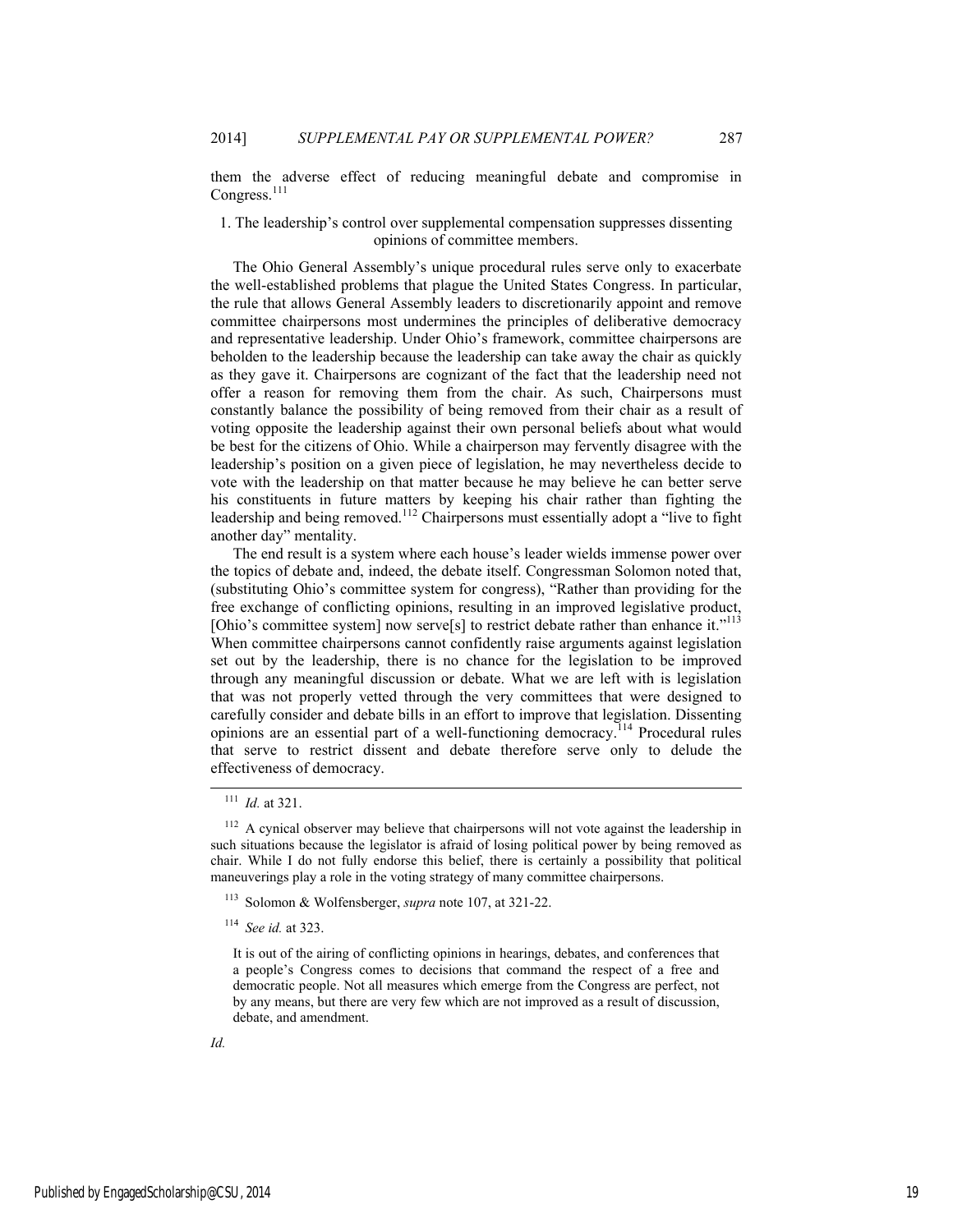Further, Ohio's electorate is ill-served by allowing one person to quash any dissent by committee chairs and members. Our form of representative government requires that the constituency be able to rely on their chosen representatives to offer full-throated defenses of the interests of the people who elected them. When elected representatives are hand-cuffed from making objections to legislation that may affect their constituents, the system fails to offer the best method for operating a government.

 Compare all of this with Congress, where chairpersons are elected by party caucuses, and thus are beholden to no one individual.<sup>115</sup> As a result, Congressional committee chairs are free to vote against or openly question Congressional leadership if the chair disagrees with a given bill. Dissenting chairs need not worry that the Speaker will remove them, for they have the protection of like-minded legislators who would fight, in the form of their vote, to keep the chairperson from being removed. While by no means the model that Ohio should strive to be, Congress's committee system offers a better opportunity to realize James Madison's description of the ideal representative government: "[T]o refine and enlarge the public views by passing them through the medium of a chosen body of citizens, whose wisdom may best discern the true interest of their country and whose patriotism and love of justice will be least likely to sacrifice it to temporary or partial considerations."<sup>116</sup>

2. The committee system is rife with improper influence over committee members

Alone, the centralization of power in General Assembly leadership is enough to call for a change to Ohio's committee system, but the leaders' power is even greater because of the influence they wield over the chairperson's salary. Rather than serving the best interests of their constituents, committee chairpersons are pressured to appease the leadership at threat of losing their chair and financial livelihood along with it. Take, for example, the chairperson of the House Finance Committee. Under section 101.27, the finance chair receives  $$10,000$  in supplemental compensation.<sup>117</sup> This  $$10,000$  represents a 16.5% increase in salary for the finance chair.<sup>118</sup> With supplemental compensation forming a substantial percentage of her overall salary, the finance chair is pressured into appeasing the Speaker of the House at risk of being removed and suffering a substantial decrease in income. This system

In the appointment of the standing committees, or to fill vacancies thereon, the Senate, unless otherwise ordered, shall by resolution appoint the chairman of each such committee and the other members thereof. On demand of any Senator, a separate vote shall be had on the appointment of the chairman of any such committee and on the appointment of the other members thereof.

*Id.*

<sup>116</sup> THE FEDERALIST NO. 10 (James Madison).

<sup>117</sup> OHIO REV. CODE ANN. § 101.27(A)(4) (West 2013).

<sup>118</sup> *See id.* At a base legislative salary of \$60,584, an additional \$10,000 dollars represents an increase of 16.51% over top of the base salary.

Ohio House Rule  $10.5(a)(1)$ . "The standing committees specified in clause 1 shall be elected by the House within seven calendar days after the commencement of each Congress, from nominations submitted by the respective party caucus or conference."); Ohio Senate Rule 24.1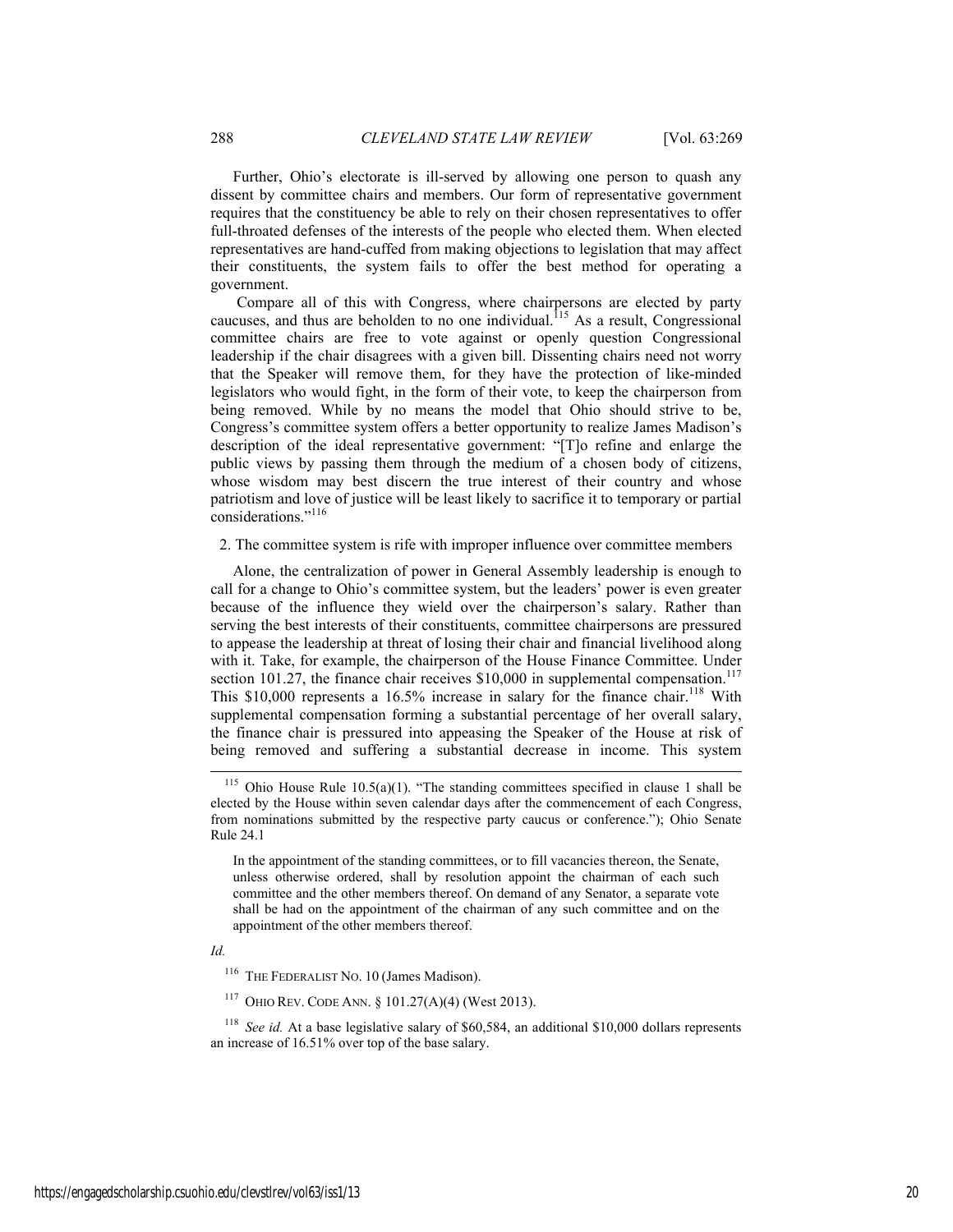inevitably creates an employer-employee relationship between the finance chair and the Speaker of the House. Because of the Speaker's removal powers, the ultimate decision of what legislation comes out of the finance committee rests with the Speaker rather than the chairperson. If the Speaker learns that the chair plans to vote opposite of how the Speakers wants her to vote, the Speaker simply removes the chair and replaces her with someone who will vote according to the Speaker's wishes.<sup>119</sup> This causes the finance chair to constantly consider how the Speaker would have her vote in a given situation, for failure to do so may prove to be a costly, \$10,000 decision. As a result, the Speaker assumes what is essentially the role of the boss, having a disproportionately large voice in how the very influential finance committee is operated.

Representative government requires legislators to be first and foremost accountable to the citizens who elected them.120 Conditioning a legislator's overall compensation on one General Assembly leader's satisfaction with his or her voting record creates an improper motivation for legislators to appease the leadership rather than the constituents. The deleterious effect on Ohio's democracy caused by the current committee compensation system is comparable to the many problems of campaign finance and lobbying.<sup>121</sup> For campaign finance, the concern has long been the presence of political quid pro quo. In *Buckley v. Valeo,* the Supreme Court recognized the effect that large donations can have in a representative democracy, stating, "[t]o the extent that large contributions are given to secure a political quid pro quo from current and potential office holders, the integrity of our system of representative democracy is undermined."122 Similar concerns are often raised in regards to lobbying. "In cases dating back to the nineteenth century, the Court has expressed concern about the corrupting effects of 'the influence and exertions of the lobby agent to bring about the passage of a law.""<sup>123</sup>

It is no long stretch to see that the problems raised by both campaign finance and lobbying are present in Ohio's committee compensation system. Sitting committee

#### *Id.*

<sup>&</sup>lt;sup>119</sup> For a real life example, refer to Senator Bill Seitz's removal from his chairmanship during committee debate over Senate Bill 5 in 2011. Seitz was a vocal critic of the bill, and represented the swing vote for whether the bill would make it out of committee. Rather than allowing Seitz to vote, Speaker William Batchelder, a proponent of the bill, removed Seitz from his chair and replaced him with a pro-Senate Bill 5 senator. The bill then passed through the committee with a 7-5 vote. *See* Guillen, *supra* note 1.

<sup>&</sup>lt;sup>120</sup> See THE FEDERALIST NO. 57 (James Madison).

The aim of every political constitution is, or ought to be, first to obtain for rulers men who possess the most wisdom to discern, and most virtue to pursue the common good of the society; and in the next place, to take the most effectual precautions for keeping them virtuous whilst they continue to hold their public trust.

<sup>121</sup> *See* Richard Briffault, *Lobbying and Campaign Finance: Separate and Together*, 19 STAN. L. & POL'Y REV. 105, 108 (2008). "Campaign finance and lobbying also raise concerns about improper influence, or corruption, that is, the danger that government officials will make decisions based on their own private benefit – whether to aid their reelection efforts or to add to their personal wealth – rather than the public interest." *Id.* 

<sup>122</sup> Buckley v. Valeo, 424 U.S. 1, 26-27 (1976).

<sup>&</sup>lt;sup>123</sup> Briffault, *supra* note 121, at 108 (citing Trist v. Child, 88 U.S. 441, 451 (1874)).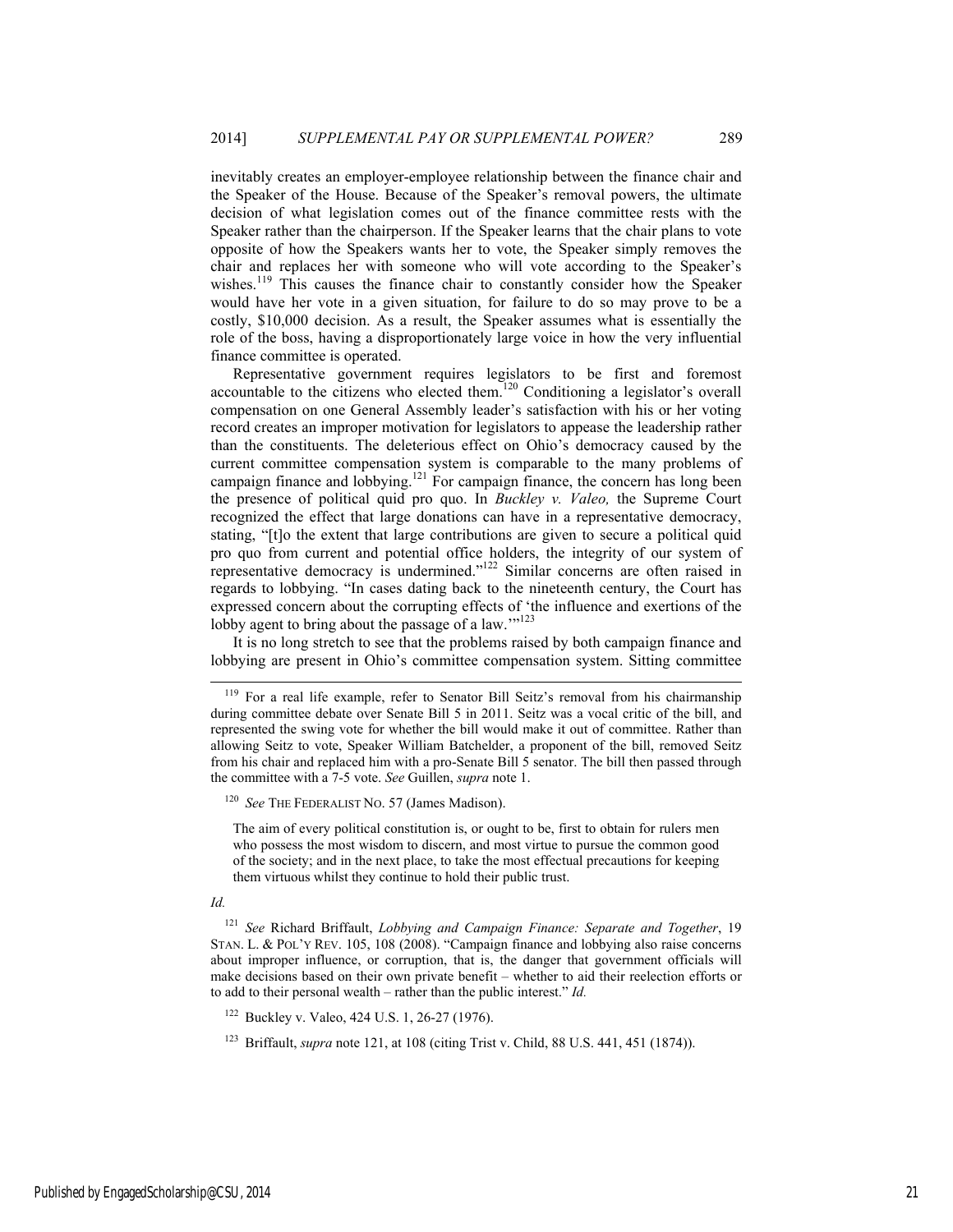chairs can keep their supplemental compensation, and new legislators may be appointed to a chairmanship, so long as they agree to vote in lock-step with the leadership—the quintessential quid pro quo. The General Assembly leadership essentially act as lobbyists, influencing committee members' votes with threats of removal or promises of a promotion to the chair. The presence of improper influence in campaign finance and lobbying was enough for the federal government to step in and heavily regulate these areas.<sup>124</sup> So too should Ohio move to cure the improper influences plaguing its committee compensation system.

3. Improper influence through financial persuasion can never be too small

A possible argument could be made that the amount of money at stake for a removed committee member is not enough to entice a reasonable legislator into changing his or her vote, but this argument misses the point. Our form of representative government is dependent upon trust between the constituency and those they choose to represent them.<sup>125</sup> Any incentive, no matter how small, for a representative to serve the interests of any party other than the general public creates a chink in the armor of our republican government. If even one legislator has been influenced to vote opposite his convictions for fear of losing his supplemental compensation, then this compensation system has served to undermine the integrity of Ohio's representative democracy.

Further, while there may not always be a large amount of money at stake for legislators facing removal, it is inappropriate to leave this system in place simply because the majority of legislators may not be fazed by losing a couple of thousand dollars from their salary. A republican government is built on the precept that those most willing and capable of serving the people have the opportunity to do so, not just those who are most financially able.<sup>126</sup> By conditioning overall compensation of committee members on the approval of the General Assembly leaders, legislators of more modest means will invariably feel the greatest pressure to appease the leadership, for these legislators will more greatly feel the effects of the loss of supplemental compensation.<sup>127</sup> Such legislators<sup>'</sup> voices are effectively stifled,

125 George A. Nation III, *We the People: The Consent of the Governed in the Twenty-First Century: The People's Unalienable Right to Make Law*, 4 DREXEL L. REV. 319, 329 (2012). "The very heart of a representative democracy is the accountability of elected politicians to the voters." *Id.*

<sup>126</sup> THE FEDERALIST NO. 10 (James Madison).

In the next place, as each representative will be chosen by a greater number of citizens in the large than in the small republic, it will be more difficult for unworthy candidates to practice with success the vicious arts by which elections are too often carried and, the suffrages of the people being more free, will be more likely to center in men who possess the most attractive merit and the most diffusive and established characters.

#### *Id.*

 $127$  Consider a legislator in the Ohio House who serves as chair of the Finance Committee. The legislator's overall compensation is \$70,584 (\$60,584 in base salary, and \$10,000 in

<sup>&</sup>lt;sup>124</sup> *Id.* "Both campaign finance and lobbying are also regulated not simply because of the possibility of actual corruption but because of the potentially demoralizing effects on public confidence in government of the 'appearance of corruption' attributable to unrestricted contributions or the 'direct access to elected representatives' enjoyed by lobbyists." *Id.* (citations omitted).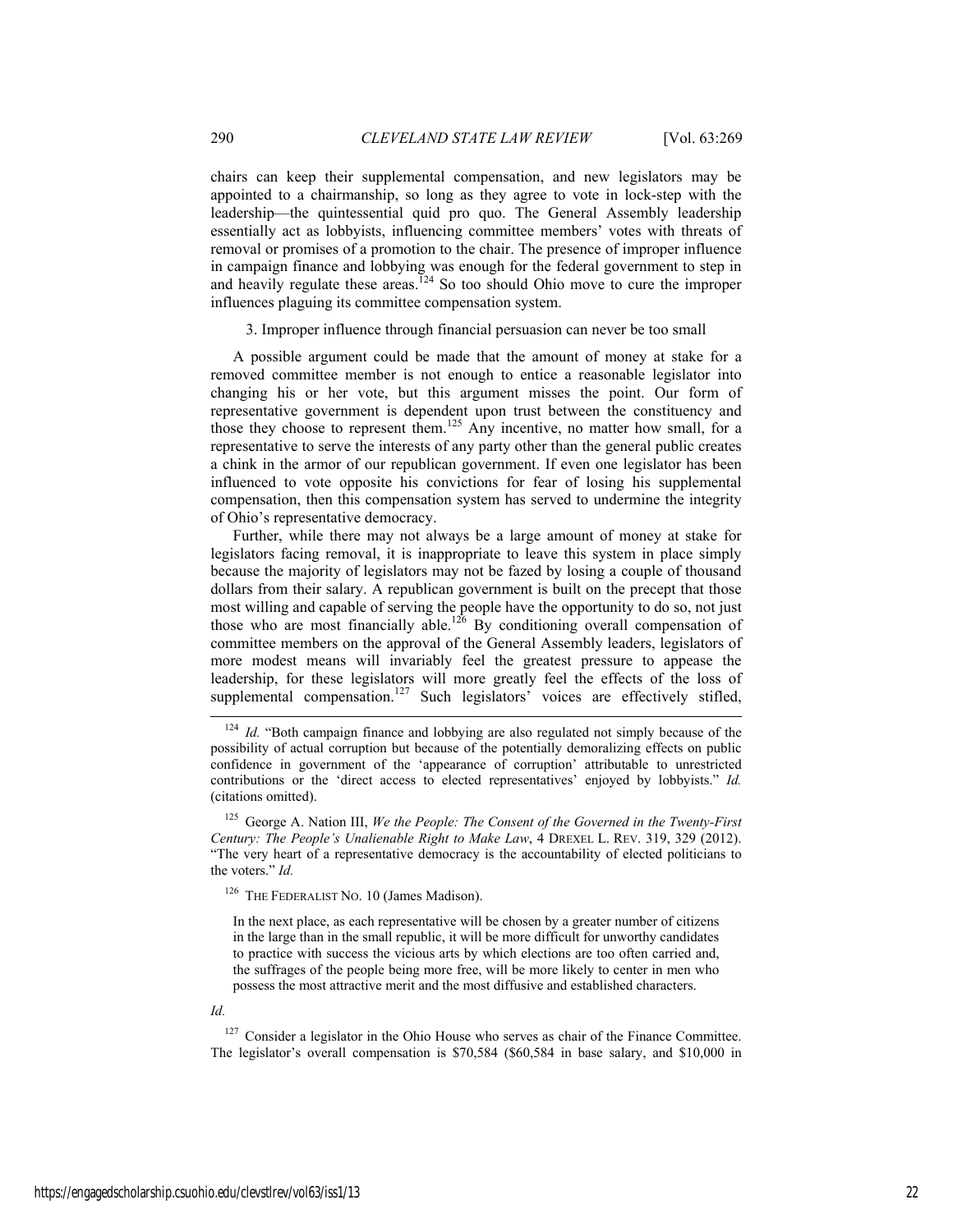allowing the leadership to push through bills without any meaningful consideration or debate. Overall, Ohio's system works to undermine the principles of American government; "that the two houses should serve as forums for the free exchange of ideas and proposals, producing legislation that reflects the will of the people and accomplishes important goals."128

#### IV. PROPOSAL FOR CHANGE

Ohio's committee compensation structure must change. Not only does it violate the Ohio Constitution, but the compensation structure also reduces the free-flow of ideas and restricts meaningful debate. To resolve these issues, I propose that section  $101.27(A)(4)$  be amended to eliminate supplemental payments for committee members. Further, I propose that the General Assembly rules be amended to allow each chamber to approve committee appointments and removals by majority vote. A tax-payer suit, however, may be the only plausible way to create real change in the committee system.<sup>129</sup>

#### *A. All members of the General Assembly should be paid equally*

As noted above, nearly all members of the General Assembly receive some amount of supplemental compensation.<sup>130</sup> What once may have been considered fair to provide supplemental compensation for members serving in committee positions, the need for such compensation is greatly diminished, if not rendered obsolete, by the ever-increasing size of the committee system. When nearly all members are required to perform some committee functions, the simple and logical fix is to pay all members equally.<sup>131</sup> This is the compensation structure in Congress.<sup>132</sup>

# *B. Require a majority vote to appoint and remove committee members*

Further, the General Assembly should institute a rule requiring a majority vote of the chamber to appoint and remove committee chairpersons. Such a rule redistributes power to the elected representatives, allowing the peoples' voice to be heard when

128 Solomon & Wolfensberger, *supra* note 107, at 321.

 $129$  For a taxpayer suit to have standing, a removed committee chairperson would likely have to join the suit as the lead plaintiff. Under Ohio's common law, taxpayers must demonstrate injury-in-fact different from the injury of a general taxpayer. A removed committee chairperson would be able to demonstrate such an injury.

<sup>130</sup> See supra Part II.A.2. All but twenty-six members of the one hundred thirty-twomember body serve in positions that receive supplemental compensation.

<sup>131</sup> The simple solution would be to increase the base salary for legislators by \$4,000. Such an increase would reflect the additional work most members will perform at some point during their term. \$4,000 is also a rough weighted-average of the current supplemental salaries being paid.

<sup>132</sup> IDA S. BRUDNICK, CONG. RESEARCH SERV., RL30064, CONGRESSIONAL SALARIES AND ALLOWANCES 1 (2013).

l

supplemental salary). Suppose this legislator has three young children and a wife who only works part-time in order to care for their kids. This family lives in rural Ohio and comes from modest means. The loss of his \$10,000 supplemental salary would certainly be felt by this family. As a result, this legislator must think long and hard before voting opposite the Speaker on a controversial bill. Such considerations should never have to cross this legislator's mind.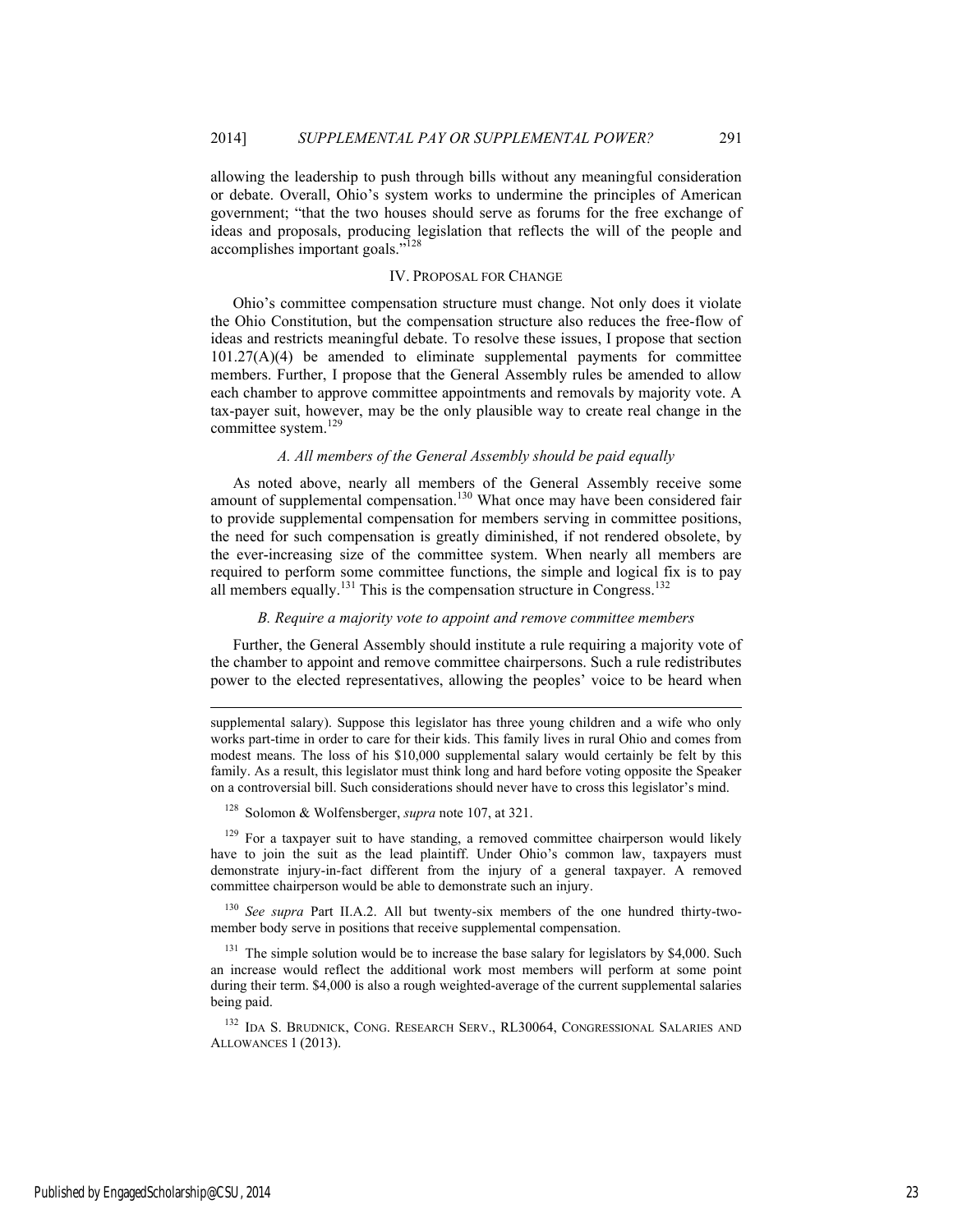selecting the powerful "little legislatures."<sup>133</sup> The United States House and Senate currently employ appointment mechanisms that incorporates chamber-wide elections. In the Senate, committee members are appointed through party caucuses.134 Members select their desired committee placements, and each parties' conference then creates a roster of proposed committee placements to be put to a vote.135 The House employs a similar appointment-process, with each party using a "committee on committees" to prepare an assignment slate of prospective committee members that must be submitted to the full chamber for approval.<sup>136</sup>

I propose that the Ohio General Assembly adopt a similar committee appointment and removal process as that of Congress. The benefits of adopting such a system would be two-fold. First, power will redistributed away from the leadership and back to the chambers as wholes. No longer could the leadership unilaterally quash committee debate by removing dissenting committee members. As a result, proposed legislation will receive full and unadulterated debate, increasing the level of deliberative democracy in the legislature.

Second, because of the term-limits placed on General Assembly legislators, Ohio's committee selection process will avoid the problems associated with seniority-based selection that affects Congress. Congressional Seniority plays a large

 $135$  *Id.* 

[P]arty conferences convene before the start of each new Congress to elect leaders and determine committee assignments. Each party conference appoints a "committee on committees" to prepare a roster of members it wishes named to the party's specifically allotted committee seats. The percentage of a party's representation within the Senate determines the percentage of seats it will gain on each committee, although exact numbers are subject to negotiation between party floor leaders.

#### *Id.*

<sup>136</sup> Committee FAQS: How are the members of the standing committees selected?, OFFICE OF THE CLERK UNITED STATES HOUSE OF REPRESENTATIVES, http://clerk.house.gov/ committee\_info/commfaq.aspx.

Each of the two principle [sic] parties in the House is responsible for the assigning its members to committees, and at the first stage, each party uses a committee on committees to make the initial recommendations for assignments. At the beginning of the new Congress, Members express preferences for assignment to the appropriate committee on committees. Most incumbents prefer to remain on the same committees so as not to forfeit expertise and committee seniority. These committees on committees then match preferences with committee slots, following certain guidelines designed in part to distribute assignments fairly. They then prepare and approve an assignment slate for each committee, and submit all slates to the appropriate full party conference for approval. Approval at this second stage often is granted easily, but the conferences have procedures for disapproving recommended Members and nominating others in their stead. Finally, at the third stage, each committee submits its slate to the pertinent full Chamber for approval, which is generally granted.

 <sup>133</sup> WILSON, *supra* note 34.

<sup>134</sup> Senate Committees, Chapter 3-Committee Membership, UNITED STATES SENATE, http://www.senate.gov/artandhistory/history/common/briefing/Committees.htm#5 (last visited Feb. 4, 2014).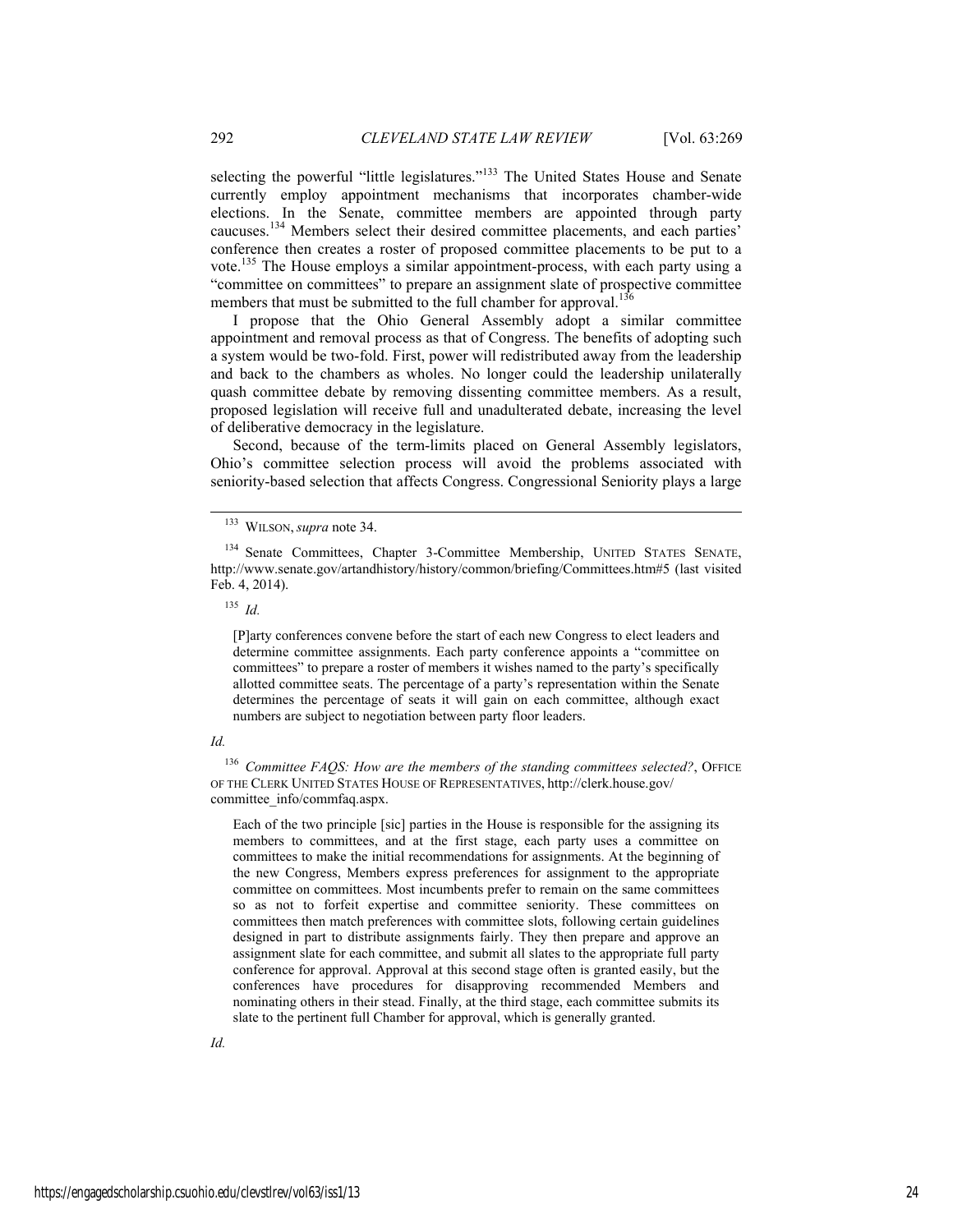role in the selection of committee members and chairpersons. Incumbent congressmen "prefer to remain on the same committees so as not to forfeit expertise and committee seniority."<sup>137</sup> Seniority therefore heavily factors into the selection of committee chairpersons.<sup>138</sup> Some argue that as a result of seniority's influence on committee selections, constituents are deprived of a meaningful choice at the ballot box because replacing a senior representative with a new face results in that district losing its representative power on committee.<sup>139</sup>

Ohio will avoid these problems because state legislators are limited to a total of eight years in the House and Senate.<sup>140</sup> Therefore, senior legislators will not be able to wholly subsume the power lost by the leadership. Instead, Ohio's legislators will have the opportunity to apportion the powers of committee membership as they see fit. Considering Woodrow Wilson's admonition of the power of committees $141$ , it is only proper that the peoples' representatives be heard when selecting chairpersons. The General Assembly needs to act on this problem now and not waste tax-payer money litigating the issue later.

# *C. Tax-Payer suit challenging § 101.27(A)(4) may be the only plausible option*

Striking down section  $101.27(A)(4)$  is likely the only plausible route to changing the committee compensation structure. The General Assembly is unlikely to take up this issue itself. If history tells us anything, it is that those in power do not let it go without a fight. Additionally, a change to the House rules requires a majority of its members' approval, $142$  and Senate rules require three-fifths of the elected

# $137$  *Id.*

138 Dan Goldstein & Richard Scamell, *Congressional Seniority and Unequal Representation: A Proposal for Reform*, 51 TEX. L. REV. 722, 722 (1973).

<sup>140</sup> *The Term Limited States*, NATIONAL CONFERENCE OF STATE LEGISLATURES, http://www.ncsl.org/research/about-state-legislatures/chart-of-term-limits-states.aspx (last visited Feb. 6, 2014). For an argument that term-limits have actually hurt Ohio's General Assembly, see Darrel Rowland, *Support for Ohio term limits vanishing*, COLUMBUS DISPATCH (Apr. 7, 2013), http://www.dispatch.com/content/stories/local/2013/04/07/support-for-termlimits-vanishing.html. Opponents of term limits argue that the legislature loses power to the executive branch because legislators are not around long enough to gain institutional memory, whereas the members of the executive branch are not term limited. *Id.* 

But a term-limited legislature has upset the balance of power in state government, the Medina Republican said. 'There's no question that the governor and the cabinet members have a ton more power than they did.' Batchelder recalled how veteran committee chairmen used to educate cabinet members, especially in more-technical areas such as insurance and utilities. But now, it's the appointed officials, not those elected by the people, with the knowledge — and thus the power.

*Id.* (citation omitted).

141 WILSON, *supra* note 34.

<sup>142</sup> Ohio House Rule 114.

<sup>139</sup> For a more thorough examination of this problem, see *Id.* at 723. "As their representatives do not hesitate to emphasize, election of a challenger will necessarily result in sacrifice of the incumbent's seniority-based power. If voters wish powerful representation, they must reelect the incumbent."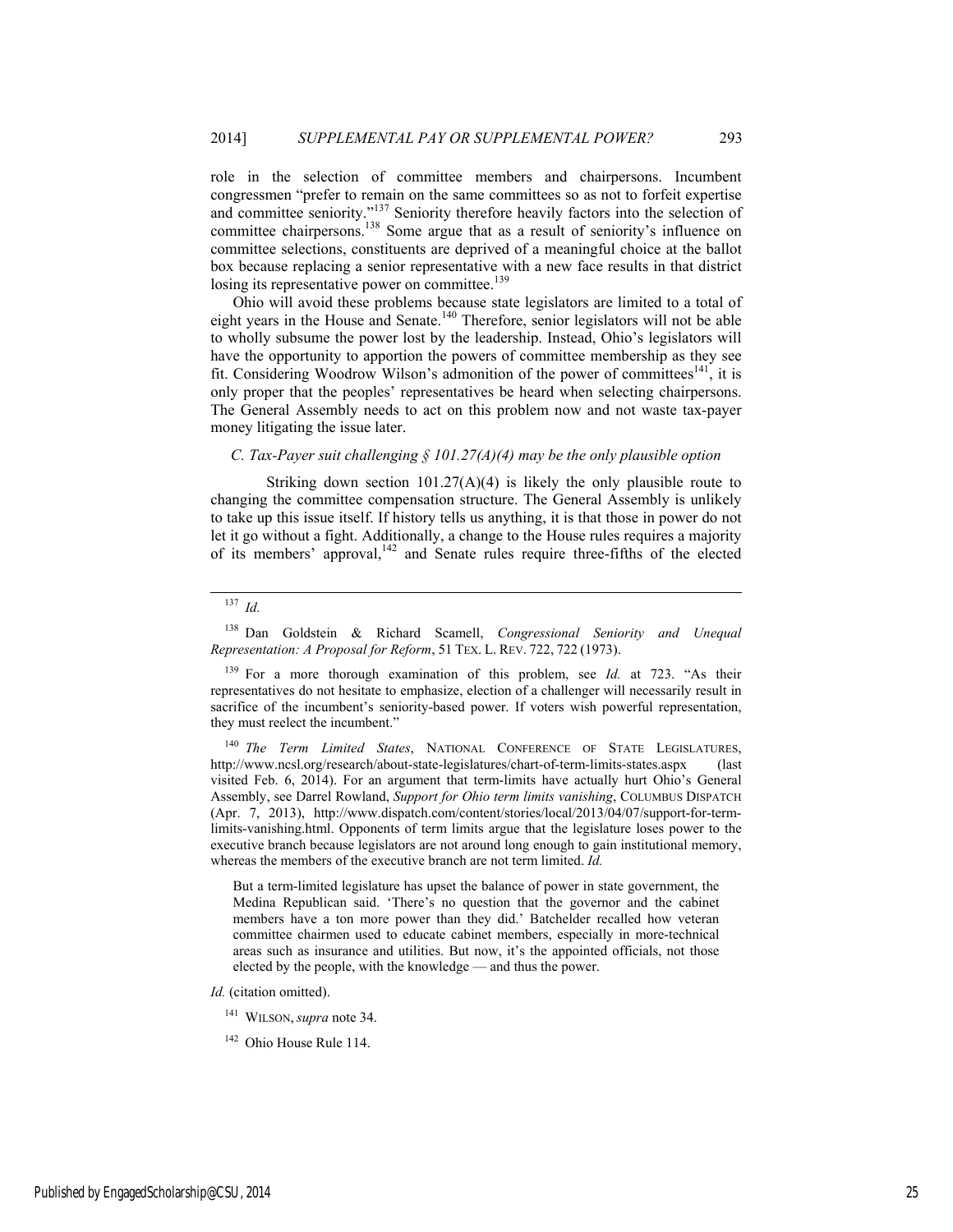Senators to change.<sup>143</sup> Neither chamber would be likely to achieve the necessary votes to change the rules as such a proposal would experience extreme resistance from General Assembly leaders and general members.<sup>144</sup> Further, any legislative change to committee compensation would require a bill to make it through the very committees that General Assembly leaders exercise so much power over.<sup>145</sup> Therefore, a tax-payer suit challenging the supplemental payment provision section 101.27(A)(4) may be the only way to correct the woes of Ohio's committee compensation structure.

# V. UPHOLDING OHIO'S CONSTITUTION REQUIRES ACTION ON THE PART OF OHIO'S CITIZENS

The Ohio General Assembly's committee compensation structure must change if the legislative body is to represent its citizens as envisioned by the Constitution's Framers. General Assembly leaders wield financial leverage over committee chairpersons to shape legislation in the leaders' favor. Allowing the leaders to exercise their power in this manner defeats a key tenant of representative democracy: that each citizen should be vigorously and independently represented by his or her elected official. Ohio's citizens are disserved when General Assembly political maneuverings are given teeth in the form of financial leverage. The only winners under the current compensation structure are the General Assembly leaders. Ohio

# *Id.*

l

These rules shall not be altered except after due notice of the intention of alteration; and no rule shall be altered, except by a three-fifths vote of the senators elected. Any of these rules may be suspended by a three-fifths vote of the members elected, excepting rules which specifically require otherwise.

# *Id.*

<sup>144</sup> The argument could be made that general members and sitting chairpersons would favor changing the rules to prohibit discretionary removals. But history seems to work against this argument, as each chamber votes on these rules at the beginning of each session and no change has ever been contemplated. Further, general members may favor the current system because they have a greater probability of being appointed to a chairpersonship if the sitting chairpersons can be removed at any time and replaced, rather than having to wait for the term to end for any changes to be made.

<sup>145</sup> Should such a bill be introduced in committee, the General Assembly leader can exercise his power to remove the sitting chairperson and replace her with a chairperson that is hostile to the idea of change. This type of maneuvering is exactly why the committee structure must change; bills that are controversial or contrary to the interests of General Assembly leaders are killed in committee without a full hearing of the issue.

The rules of the House may be amended. A member who desires to amend the rules shall prepare a resolution that sets forth the proposed amendment and file it with the Clerk in a number of copies to be determined by the Clerk. The Speaker or presiding officer shall announce the resolution at the next session of the House at which bills are given third consideration, and shall refer the resolution to the Committee on Rules and Reference. A majority of all members elected shall be required for the adoption of the resolution.

<sup>&</sup>lt;sup>143</sup> Ohio Senate Rule 96.